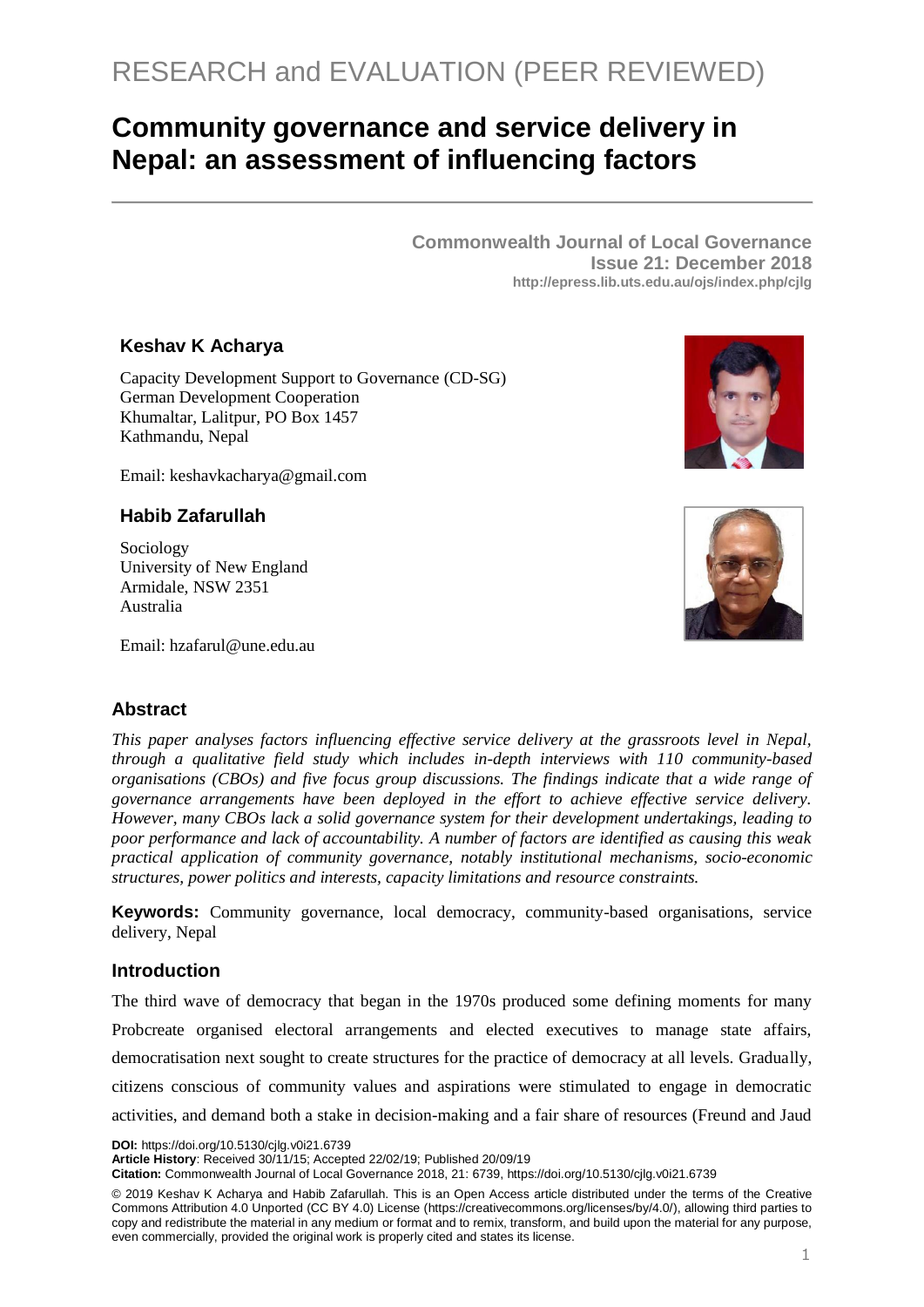2013; Whitehead 2002; Khanal 2006). The state and market were no longer seen as the only or best agents for dealing with inequality and poverty at the grassroots. As no single actor or institution was capable of solving multifarious social and economic problems independently, the idea that germinated in development discourse was the need for collaboration, cooperation and social inclusion in any development initiatives (Newman 2001). This belief was enshrined in the participatory governance paradigm in the 1970s, which advanced the norms of efficiency, effectiveness and sustainability in development and emboldened communities to build partnerships, support the democratic process, and establish structures for 'bottom-up' policy formulation (Ross and Osborne 1999). This sort of 'communitarian movement' emphasised pluralism in local power distribution arrangements and associated nexus between government, civil society and the market (McCluskey et al. 2009).

Extensive evidence from Asian, African and Latin American countries suggests that community institutions are essential for empowering people and helping them exercise their democratic rights. In these regions of the global south, community-based institutions strive to educate and empower broader segments of the community, introducing democratic principles and strengthening the capabilities of poor and vulnerable groups (Johnson 2001). This work brings many benefits: enforcing social accountability, raising public voices against inefficiency and ineffectiveness, generating more inclusive decision-making, boosting members' bargaining power, increasing economic security, building partnerships, promoting community empowerment and serving as a channel for organised community development (Arrossi et al. 1994).

In the late 1970s, the concept of 'new governance' emerged. This focused on the integration of the public and private spheres beyond 'government' (O'Toole and Burdess 2004), to achieve 'governing through communities' – an approach which encouraged government, business groups, community institutions and individual citizens to work together and share power, knowledge, skills and resources to reach collaborative consensus-based decisions (Stoker 2007; Marsden and Murdoch 1998). The two most important goals of this new form of governance were: first, to define 'community governance' in such a way as to ensure people's robust participation in multiple roles, linking desired outcomes to resources and accountable organisations, and using collaboration as an instrument in development (Epstein et al. 2006); and second, to drive institutional effectiveness at the grassroots through mechanisms such as neighbourhood management initiatives, partnerships, and community empowerment strategies (Connelly 2011). The theory is that these mechanisms help community-based organisations (CBOs) in developing a corporate identity and an organisational and managerial ethos that support responsibility and accountability in the delivery of services at the grassroots. This in turn ensures vigorous community participation in multiple roles, the formation and operation of collaborative networks, the tracking of community decision-making, and the contribution of citizens towards obtaining desired outcomes (Gaynor 2011).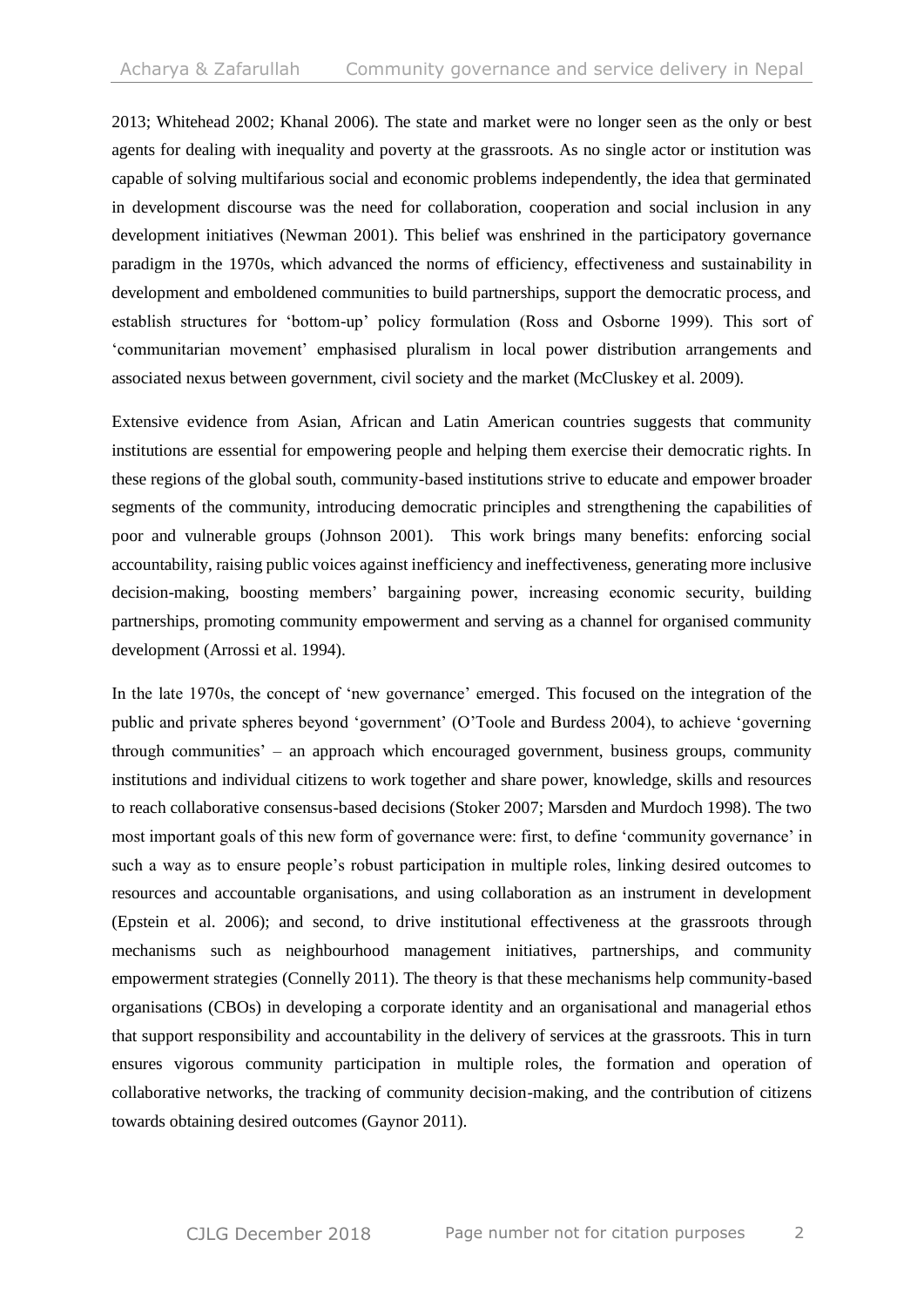The impetus for this new pattern of 'grassroots' governance has been the fragmented nature of the state apparatus, flawed market structures and operations, and the urban focus and elite bias of civil society. All these impediments must be addressed in order to meet the needs of ordinary people. Nevertheless, community-level governance is a daunting challenge. Existing power-holders, whether members of the public, government officials or development partners, have been reluctant to incorporate norms of governance in community affairs policies, acts, regulations and guidelines, and this has been a deterrent (Bhattachan 2002). In Nepal, patrimonial social structures, a flawed political system, bureaucratic disloyalty, a complex administrative apparatus, and exclusionary factors prevent ordinary people from gaining equal access to public services.

Itshould be acknowledged, however, thatsome improvementsto community governancewere noticeable after the 1990s, in areas such as service distribution, local resource management, economic/social empowerment, social capital building, social/public accountability, anti-discrimination programmes and development management. This study looks at the extent to which the situation may have improved – or not – in the following 25 years. It attempts to establish specific community governance factors that influence effective service delivery at the local level in Nepal, based on recent field study research.

The paper is structured asfollows. In the next section, a literature review and some conceptual issues are highlighted. Then the methodology of the study is described. The field data is then analysed and findings presented in a third section, followed by a discussion of key factors identified (institutional mechanisms, socio-economic structures, power politics and interests, and capacity and resources constraints).

## **Factors influencing community governance: literature review and conceptual perspectives**

In developing societies, communities are predominantly informally organised, relatively lacking in technical, human and resource capacity, economically vulnerable and elite-captured (Kamruzzaman 2018, Ch. 1). Accessing services and resources can be difficult and there exists a high degree of social exclusion. Community governance in such societies is influenced by factors such as institutional crisis, poor governmental performance, power arrogation and unaccountable leadership, lack of transparency, absence of interest representation in decision-making structures, and most notably rampant corruption (Ojha et al. 2009). A number of researchers have identified what they see as the key factors. Commins (2007) lists factors including social, political and economic exclusion; economic differentiation; information asymmetry; and socio-economic disparity. Twenty years before, Escobar (1988) had identified a different, but overlapping, list of six factors: changing roles and relationships between citizens and the state (central/local government); political, economic and social manipulation of the empowerment agenda; difficulties for communities in accessing local services; weak technical and financial capacity within community organisations; lack of awareness of those in governance roles; and the dominance of traditional power structures. Clarke and Stewart (1998), meanwhile, identified serious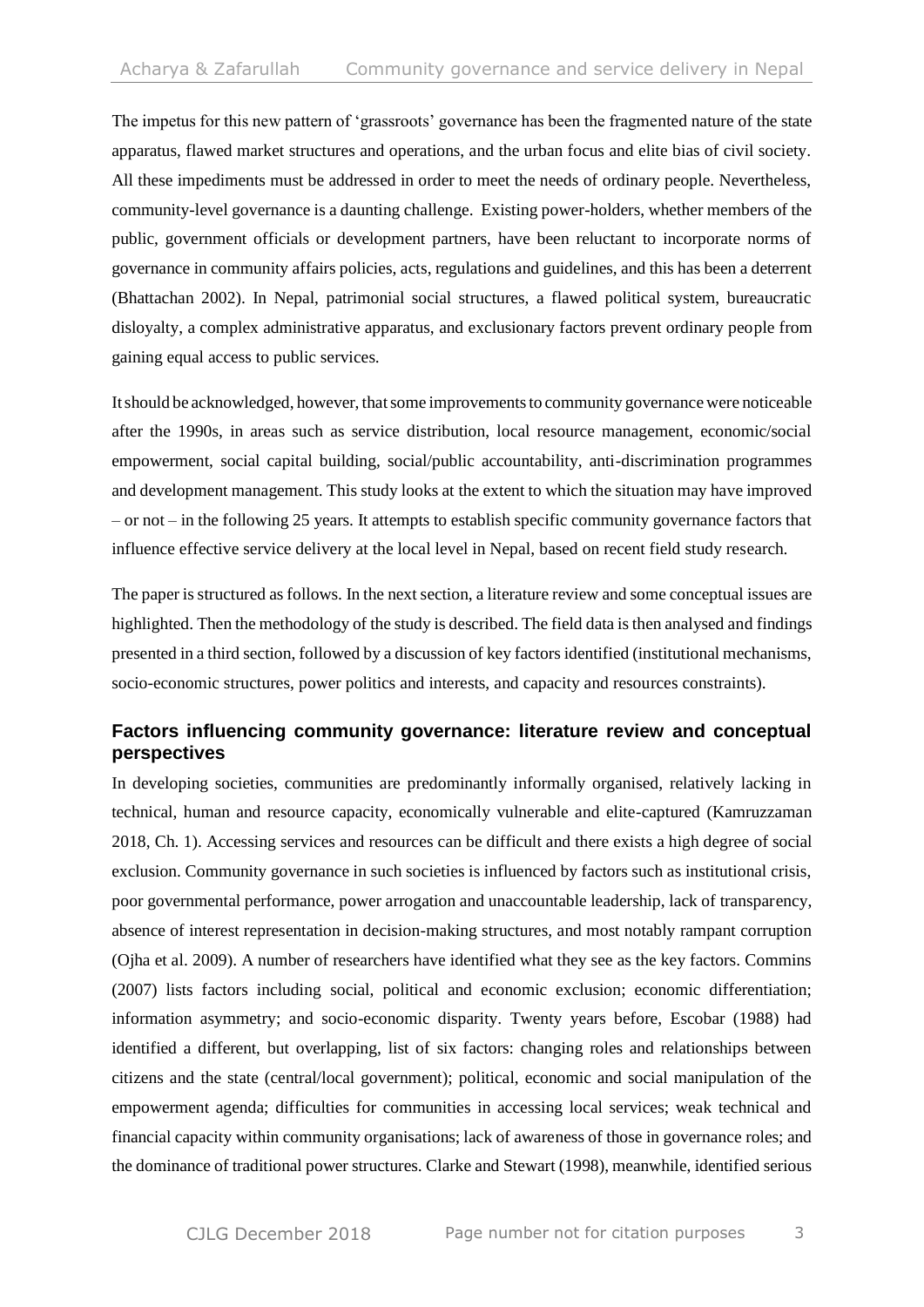structural problems with the concept of 'new governance', such as the fragmentation of local governments and local service delivery systems, ineffective empowerment mechanisms, problems with resource mobilisation, and ineffectual leadership.

Many authors (including Acharya 2016 and Bowles and Gintis 2002) point out that numerous developing countries face an accentuated crisis of governance due to market failures, institutional hierarchies, and a democratic deficit. In the 1970s, neo-liberalism (privatisation, denationalisation and deregulation) sought to improve community governance and service delivery in developing countries. However, many of the strategies adopted were too narrowly focused, while others were too general to be linked to community concerns with governance. Some authors consider only institutional factors to be relevant, such as the enabling environment (legal provisions, decentralised policies and strategies, good governance), organisational commitment (devolution, partnership development, coordinated working), conflicts of interests between partners, and policy bias (Ostrom et al. 1993; Zafarullah and Huque 2001); but others identify wider social factors such as exclusion, feudal legacy, exploitation, social discrimination, modernisation, globalisation, westernisation, and marketisation or competition (Illing and Gibson 2007; Roodt 1996). Many also emphasise political factors, such as power structures, political and social elitism, patron–client relationships, political processes, and neo-colonial policies (Lewis and Kanji 2009; Malla 2001). Yet other explanations include factors related to poverty and deprivation, vulnerability, seasonality, and powerlessness and humiliation (Chambers 1995; Hulme and Shepherd 2003); or to lack of skills and knowledge to capitalise on local resources (Oliver 1997); or to unequal resource distribution (Marwell and Ames 1979); and financial crises (Mahanty et al. 2009). More recently, community governance has been influenced by technological innovation and developments in information and communication technology (Acharya 2016; Waema and Adera 2011).

It is clear that a multitude of factors influence the efficiency of organisational activities. However, one underlying constant is that trust between all actors is essential to achieve community uplift (Dewett and Jones 2001). This is too often absent. Banner (2002) describes the disenchantment of many grassroots actors who view community governance as upwardly, rather than downwardly, accountable and thus susceptible to uncertainties. In such conditions, ordinary people are very vulnerable as they are forced to rely on external actors, who are by nature more bureaucratic and typically prefer a hierarchical structure that may threaten the community governance system. On the other hand, if used sensitively, central and local government commitment, engagement ofthe private sector, and community cooperation can help achieve effectiveness (Cheshire 2000). Weber et al. (2001) suggest that major shifts in community governance are outcomes of a combination of three elements – policy discourse, policy actors, and policy instruments – all of which are influenced by events and institutional performance.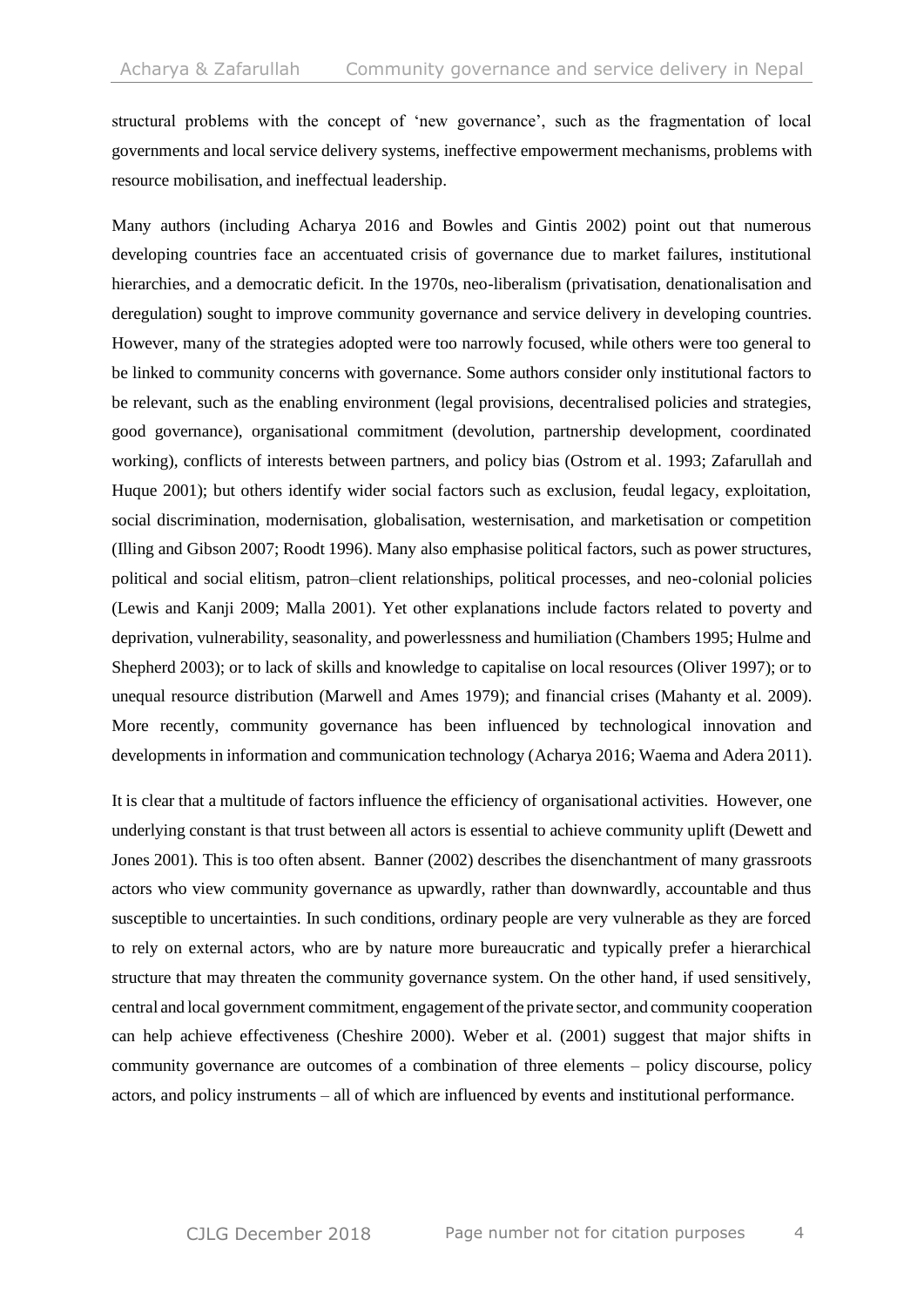Some authors suggest that information and technological development have often skewed priorities and agendas away from community-centred issues and towards national, regional and global imperatives (Pillora and McKinlay 2011). In such cases, community governance will hardly be able to compete with the public sector and market forces. Additionally, issues such as stakeholder competition, empowerment, citizen engagement, civic leadership, ownership, public responsibility and legitimisation, community control of and access to resources, and state funding mechanisms, will deeply affect whether community governance is effective or not (Gaventa 2004). Such factors often create hierarchical structures and empower nominated leaders rather than ordinary citizens (Banner 2002). In such conditions, community governance may not be seen as legitimate, and may be unable to make institutional shifts (single to multiple) or system transformation (top-down versus bottom-up) (Stâhlberg 1997).

Still more issues affect community governance: institutional vacuums, patrimonial power structures, political and social patronage, fragmented political cultures, disenchanted bureaucracies, lack of information, poor economic performance, political and bureaucratic capture of power and resources, centralised delivery systems, lack of transparency, lack of autonomy, insensitive development that weakens community cohesion, structural social exclusion, lack of organisational resources and knowledge, and limited physical and human capacities (Dahal 2010; Ross and Osborne 1999; Bardhan and Mookherjee 2005; Grindle 2007). On a more positive note, O'Toole (2006) argues that community governance is the form of governance closest to the people: it enables and empowers them to participate directly in decision-making, facilitates quick responses to people's needs and priorities, and promotes genuine ownership by local people.

It seems clear, therefore, that the effectiveness of community governance depends on the efficient functioning of a wide range of variables such as inclusive participation, the empowerment agenda, transparency and accountability, an enabling environment, local democratic practice, service delivery and integrity mechanisms, social capital, institution-building, community mobilisation, planning, implementing and monitoring, institutional arrangements (both formal and informal) and coordination, linkages and partnerships between development agencies (Nsubuga and Olum 2009). These formal variables of community governance have to be seen from trust-based relationships and reciprocity, and volunteerism perspectives, as well. These variables enhance or limit the effectiveness of organisations' decisions or actions. At the community level, their degree of impact may be determined by the actions' relevance, accuracy, credibility, quality and integrity, timeliness and punctuality, coherence, accessibility and cost-efficiency.

In Nepal, the concept of community governance is associated with the notion of *dharma* (religion), which determines institutional duties, power practices and the governing system (Dahal 2004). These traditional governing practices have contributed to preserving social harmony by shaping social dynamics, social power relations and grassroots self-governance systems (Wong and Shik 2011).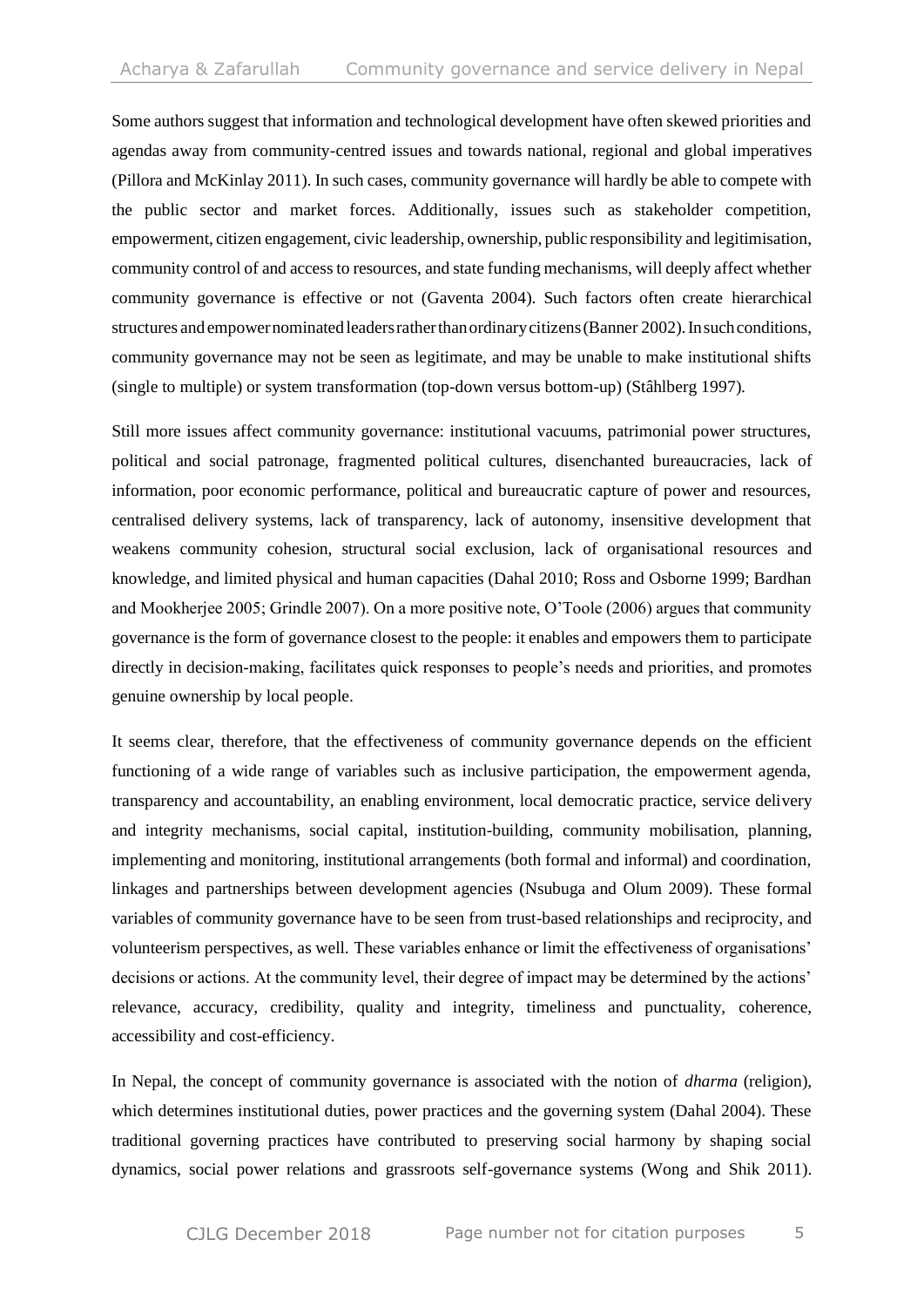However, self-governance in the past was not encouraged (Bhattachan 2002). The reluctance of the public, inter-governmental, non-governmental and donor sectors to incorporate community governance into their policies, statutes, regulations and guidelines weakened such 'people-led' governance (Dahal 2004). Subsequently, conventional institutional arrangements, centralised decision-making, lack of coordination and collaboration among development actors, misappropriation of resources, and capture of opportunities by dominant groups at the local level created institutional disaster (Khanal 2006). It is these kinds of practices that are the major causes of failures of community governance and declines in service effectiveness.

#### **Key factors influencing community governance in Nepal**

We will now look briefly at the literature on four key factors influencing community governance in Nepal: institutional mechanisms, socio-economic structures, power politics and interests, and capacity limitations and resource constraints.

**Institutional mechanisms:** In 1977, a concerted initiative towards decentralisation in Nepal was initiated with the implementation of the Integrated Rural Development Program (IRDP), which focused on the concept of partnerships between central government and community groups in delivering locallevel services (Rondinelli 1983). Communities were directed to build new informal institutions as service facilitators. However, this initiative not only neglected the indigenous community-based systems but also permitted rural power elites to avoid engaging in community participation. They captured all possible alternatives, dominated the service system, and destroyed public motivation for institutional development. Subsequent research has found that the arrangements for delivering agricultural extension, education and health services at that time were determined by political elites, without reference to the needs of local people or statutory requirements. Edmunds and Wollenberg (2001) reported that local elites are socially embedded in Nepal and have substantial influence over local institutions and communities – both in project selection and implementation and in harnessing resources. This study found that most of the resourceful CBOs, and a number of other groups, had been captured by these elites. In these groups, there is no scope for different voices, downward accountability is missing, and the pro-poor approach has been largely rejected. Gauli and Hauser (2009) cite, for example, how Nepal's Community Forestry Programme has been widely criticised for being dominated by elites and for providing much larger benefits to the better-off than to the poor.

Institutional failure within community groups can be caused by many factors: lack of an appropriate and legitimised institutional structure; reduced efficiency; absence of vision, mission and guiding principles; lack of an enabling environment; centralised decision-making systems; and reluctance to strengthen community institutions (Lee and McBride 2007). At best, these gaps reinforce upward accountability and weaken governance; at worst, such exploitation has led to the demise of many CBOs and paralysed others. In the study areas, close relations between service providers (state and non-state)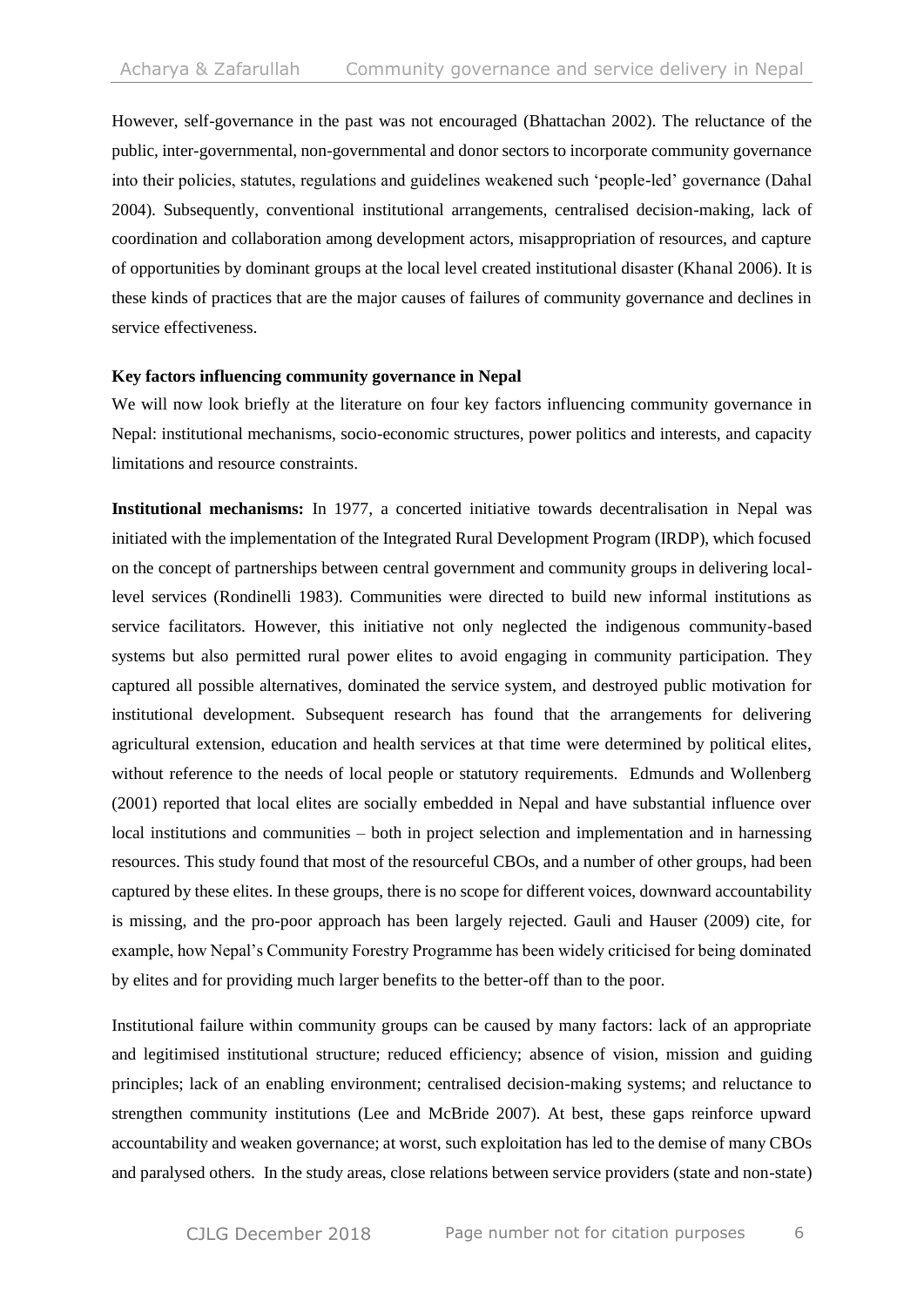and local elites led to the capture of services by the latter, and made access for ordinary people difficult. Nor was service delivery the only issue; the formation and maintenance of voluntary community organisations became harder, and the quality of service was badly compromised.

After 1990, the newly-formed democratic government reformed many policies within the framework of neo-liberalism – through decentralisation, denationalisation or privatisation, and deregulation. Local governments were designated as 'development coordinators' at the intermediate and grassroots levels. However, governance was poor as job descriptions for key personnel were unstructured and undefined, and policy guidelines for local government operations were weak. Such guidelines were not only politically biased, but also led to local governments becoming regulated institutions of central government (Dahal 2010). Lack of capacity of local leaders, coupled with the capture of institutional power by vested interests, made the bureaucratised local bodies sluggish and inefficient and inhibited downward accountability. These entities began controlling and regulating people's institutions – the CBOs – rather than facilitating and coordinating them. Similarly, due to pressure from political leaders and local elites, only a small number of CBOs were accepted as local government partners. Nor – if the findings of this study are a guide – did these handpicked CBOs always work to meet people's expectations.

**Socio-economic structures:** Since restoration of democracy in 1990, the Nepalese government has focused on social mobilisation programmes to create awareness, enhance community capacity and increase community participation in decision-making. The aim of these efforts is to create a sustainable framework at community level within which to tackle poverty. Factors such as social attitudes, the feudal legacy, ethnicity, family status, economic standing, awareness levels, locality, and community values play a key role in determining whether community governance will be effective. In the geographical area studied by this research project, the community social structure has three main dimensions. First, there is the Hindu caste system which governs people's attitudes, culture and social stratification. Secondly, societies are ruled by a patrimonial system, which is an offshoot of legacy, culture and traditional practices. Thirdly, social position is determined by economic status, which creates a materialistic basis for socio-economic life. These three factors all contribute to stratifying communities and draining people's confidence, as well as affecting relationships and obstructing the introduction of new social practices. It may be argued that the transformational processes such as community-owned ideas, economic betterment enterprises, capacity empowerment, and teaching skills and knowledge for social change, have systematically collapsed and further destabilised marginalised communities (Uphoff 1993). Many studies indicate that marginalised communities are typically highly illiterate, unaware of their rights and responsibilities, excluded from political, social and economic opportunities, and oppressed by various kinds of discrimination (Bennett 2005; Bernt and Colini 2013; Dean and Platt 2016; Silver 2007; de Haan 2011).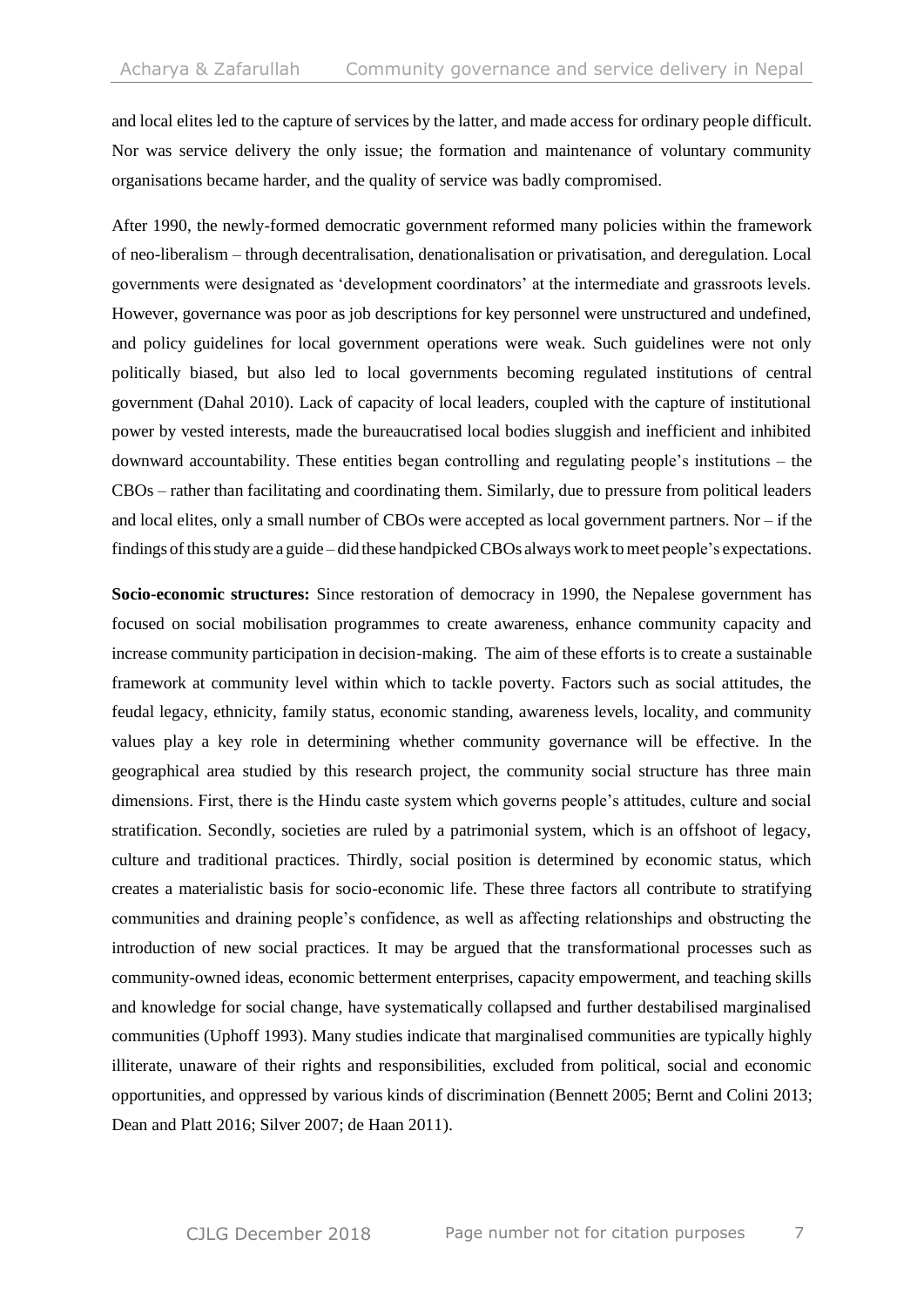**Power politics and interests:** In almost all CBOs, executive leaders or influential general members are either politically connected, or their actions are intricately associated with individual political interests or hidden political agendas (Acharya 2016; Yates 2012; Bhattacharya and Basnyat 2005). These leaders become, therefore, not agents of social change but rather politically motivated actors who adopt strategies of patronage, exclusion and championing pet projects. Consequently, many CBOs do not share any common interest with the people: they adopt neither a common vision nor an inclusive agenda, and they pay little or no attention to policies, guidelines and legalities. Hierarchical attitudes to power work against empowerment agendas, and also erode social cohesiveness. Upreti and Müller-Böker (2010) link these practices to Nepal's feudal legacy, suggesting that this legacy has undermined the interests of weaker segments of society in local democracy, governance and programme implementation.

**Capacity limitations and resource constraints:** In the past, the government in its eighth Five Year Plan (1992–1997) had officially adopted a 'participatory' approach and sought people's participation in service delivery (Pandit et al. 2007). Still in force, this approach places CBOs centre stage as the 'best' instrument for delivery of services at the community level. However, many CBOs, particularly in remote areas, are inefficient due to a lack of skills, and to exclusion (Uphoff 2004). Malla (2001) argues that a paternalistic attitude has on the one hand created a patronising relationship in decisionmaking, and on the other has led to manipulation of information and communication techniques, which rob disadvantaged people of their access to opportunities and services. If CBOs can achieve a social 'licence to operate', it is much easier for them to become established and hence to receive resources and partner with development agencies. This type of legitimisation also fosters social accountability, institutional capability and access to resources (Opare 2007). Nonetheless, although this approach promotes a degree of self-reliance within local communities and their institutions, the imperfect market network, elite and middle-men influences, and technical and financial constraints still remain obstacles.

## **Methodology**

This research purposively chose as its study focus the village development committees – ie the lowest unit of local government – in the villages of Pawannagar, Shantinagar, Shreegaun, Hekuli and Goltakuri in Dang district, Nepal. All five are remote settlements known for endemic poverty and enduring marginalisation from service delivery structures. Our fieldwork identified that over 60% of the population in the five villages live in households classified as ultra-poor or poor. Only 33.5% of households can access safe drinking water, and only 43.6% can access sanitation. Within the villages, 59.4% of residents are literate. The involvement of local government bodies, sectoral line agencies, donors and NGOs in these localities has a long history.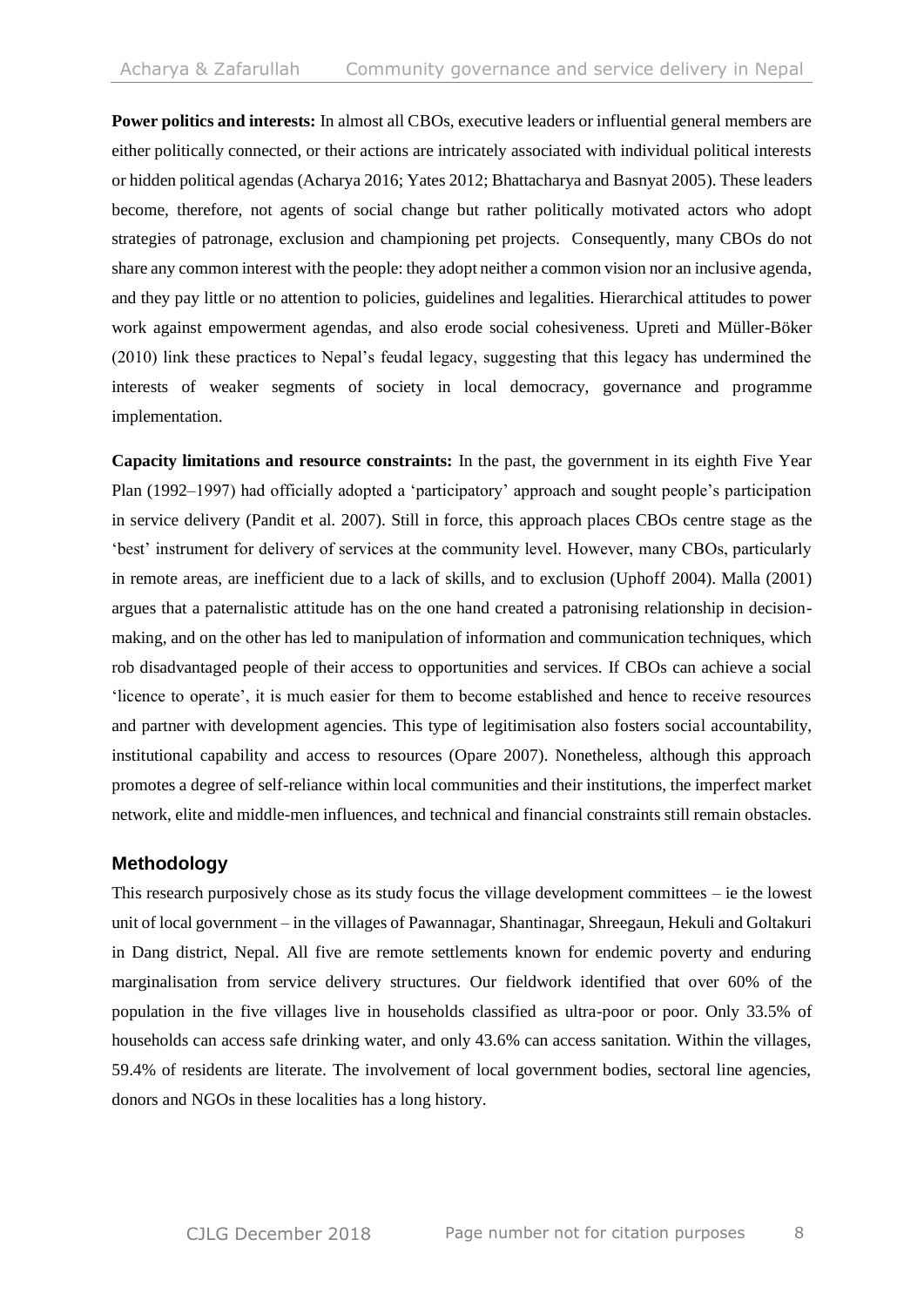Three broad categories of CBOs were chosen for analysis. These included community forestry user groups (CFUGs), community development organisation groups (CDOGs) and women's development groups (WDGs). The CFUGs were directly involved in natural resource management activities as per government regulations. CDOGs, supported by local government and development partners, conducted social, economic and infrastructural development activities, while WDGs attempted to ensure women's participation and gender inclusion in local development activities at the grassroots level. As people's representatives and facilitators of local services, these bodies have been actively involved at the community level since 1990, when enabling legislation was passed. In the selection of respondents, a sampling method was used. The randomly selected sample size of 110 from a total CBO population of 152 was determined using the Yamane (1967) method<sup>1</sup> to ensure sample representation at a 0.05 margin of error.

A qualitative method involving in-depth interviews and focus group discussions (FGDs) was adopted to generate the primary data. Interviews were held with 110 groups out of 152 groups during the period of scheduled group meetings. The respondents were two people from each of the 110 CBO groups, namely the chairperson and the secretary. These interviews were designed to gather the opinions and attitudes of participants on the relationship between the community, the CBO, and state and non-state partners in community governance and service delivery. Semi-structured questionnaires were used for the interviews, with questions addressing the main research issues: participation, community empowerment and mobilisation, local democracy, social capital and governance.

Likewise, five FGD sessions were organised with the remaining 42 groups. The participants included chairpersons, secretaries and treasurers (for the important function they are entrusted with) from each group, and discussion focused on management, public access to services and the peacebuilding process in the aftermath of the communist uprising and takeover. Each FGD lasted approximately 90 minutes. Proceedings were recorded electronically and later transcribed. From the FGDs, governance patterns and the nature of public access to services were discerned. Research ethics standards, as set out in the Guidelines for Human Research<sup>2</sup> at the University of New England, Australia, were applied in collecting the primary data, including the organisational survey and the FGDs.

<sup>-</sup><sup>1</sup>Yamane sampling method  $n = N$  hence  $n = 152$  Therefore the sample size = 110  $1 + N$  (e)2  $1 + 152$  (0.05)<sup>2</sup>

<sup>&</sup>lt;sup>2</sup> Human Research Ethics, University of New England www.une.edu.au/research/ethics-and-grants/humanresearch-ethics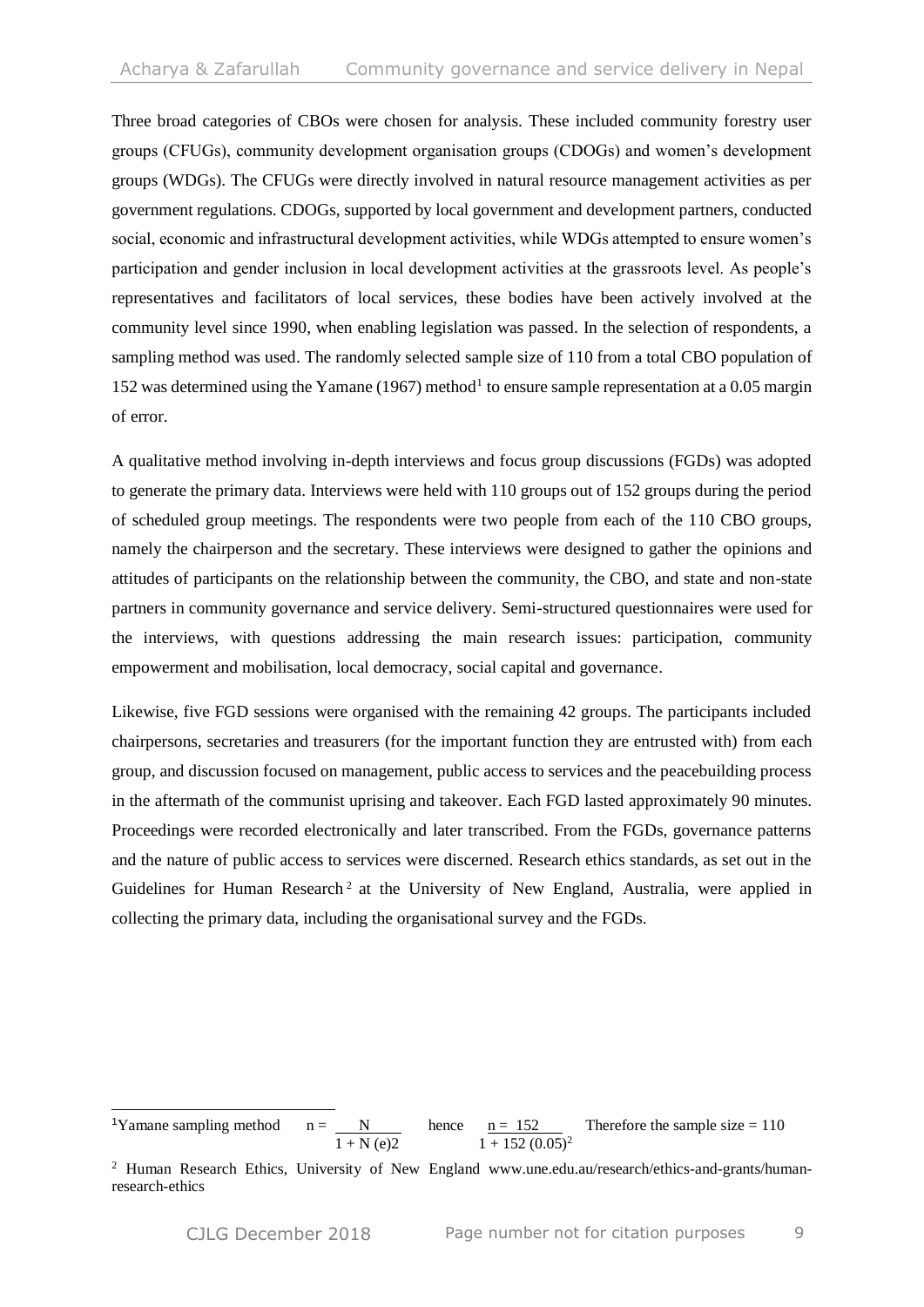## **Findings: the extent to which key enabling factors for community governance were present in the five villages**

Six factors extrapolated from the conceptual discussion above that enable sound community governance are discussed below. These are: inclusive participation, community empowerment, community mobilisation, strengthening local democracy, social capital development, and transparency and accountability. We discus each in turn, and then move the broader cross-cutting discussion.

#### *Inclusive participation*

Participating in this research project gave people real opportunities to express what makes a difference in the issues affecting them, and what influences community decisions and actions. Analysis of participants' responses showed that meaningful community participation was thought to be achieved through the sharing of power and resources, deliberate efforts by social groups to control their own destinies, and the opening up of opportunities at the grassroots. This was believed to have led to the development of broader networks of communities working together on 'governing' activities, and also to improvements in efficiency and accountability. In community service delivery, it was viewed to be very beneficial to have equal participation from women and disadvantaged communities in all types of decision-making: planning and selecting projects, allocating resources, and sharing out benefits. The shared benefits that respondents described were of several kinds: economic (forest resources, savings/credit schemes, government/non-government grants); social (equal distribution of opportunities, power and authority); democratic (access to the leadership selection process); and informational inclusivity in generating knowledge resources, influence in decision-making, training, interaction, and capacity-building).

In addition, it was reported that inclusion increased if members from lower caste groups, women and ethnic minorities were placed in executive positions to influence decision-making relevant to group activities. These practices demonstrate that meaningful participation was achieved by mobilising local people's economic resources (for example via a compulsory savings policy, or the formation of a resource mobilisation group), the harnessing of natural resources (forest management, sustainable use of forest resources, small-scale water mills, irrigation canals), and consensus-based management through local awareness-raising and information-sharing. It was found that the following three conditions contributed to making a real difference in inclusive participation: transparent democratic practices with clear accountability; appropriate facilitation to support groups and members; and positive action by rural elites, who were normally in leadership positions.

By contrast, the following conditions were observed to have some negative effect: unresponsive key actors, a 'non-listening' culture, weak community relationships, wayward leadership by elites, strong political influence, lack of devolved power, and lack of appreciation of local communities.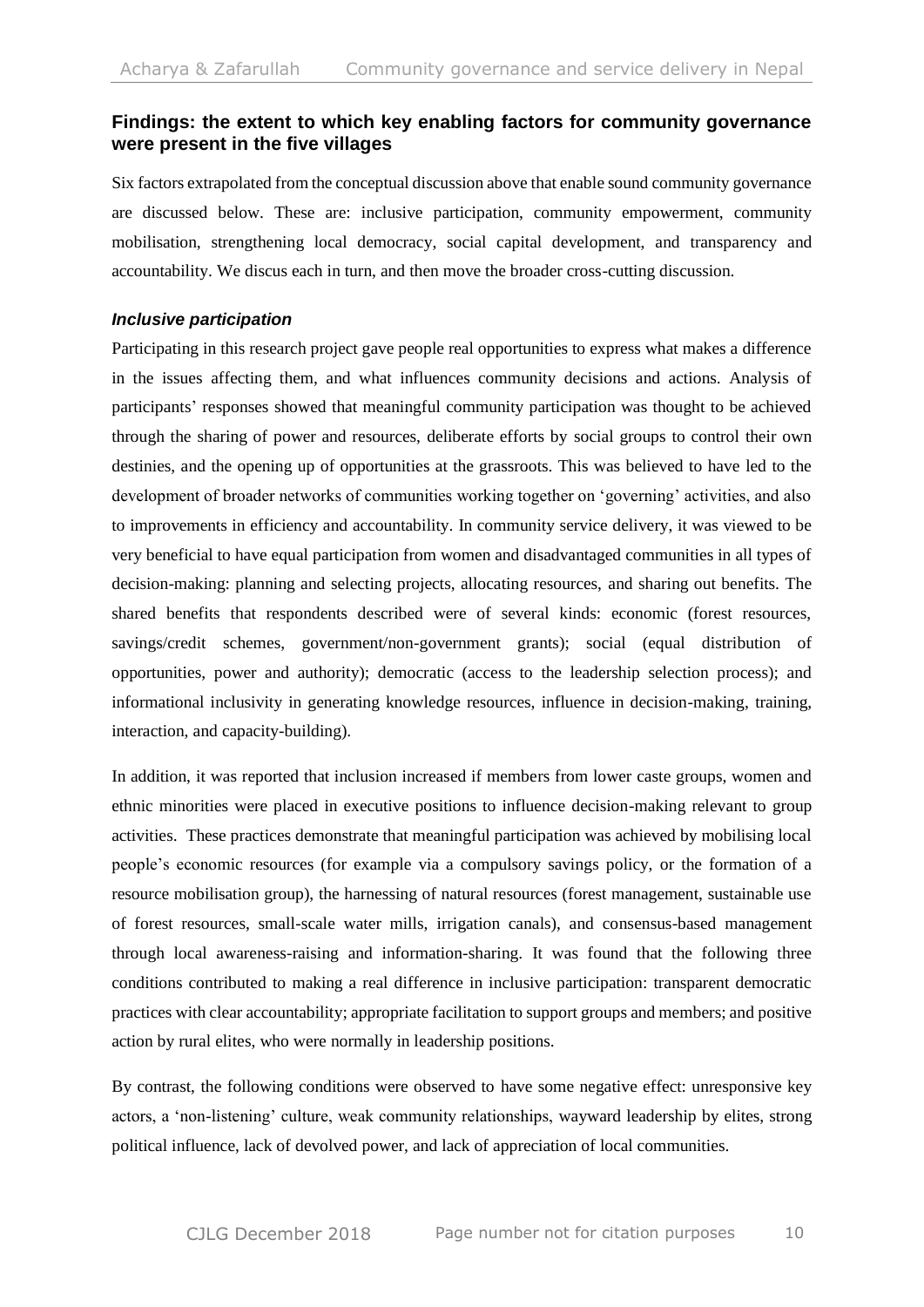The following opinion of a participant encapsulates this finding:

*Not only government policies, rules, and regulations, but also the internal mechanisms of CBOs and their service systems are not all effective. The selection of leadership, and other decision-making processes such as the formulation of plans and projects and mobilisation of resources are power-structured, which does not encourage people's participation and their access to the service system.*

The research found that many of the CBOs were incapable of configuring structures, organising leadership, and designing linkages and guidelines that promote the required meaningful participation. A number of reasons for this were identified: poorly organised group meetings without prior or adequate notice, a lack of agenda and structured discussion, absence of ground rules or regulations, and general organisation members' ignorance of their roles and responsibilities. These created three types of issues in decision-making. The first was low attendance at meetings, especially among weaker and more vulnerable segments of the population, which in turn created an environment of domination by the rural elites. Secondly, there were no guarantees that the elite group would listen to the voices of poorer community members. The third issue was manipulation of records (falsification, inaccuracy or exaggeration). These issues led to CBOs becoming ineffective in delivering services.

#### *Community empowerment*

Community empowerment concerns how members of a group are able to act collectively in ways that enhance their influence on, or control over, decisions that affect their interests. It is a multi-dimensional concept, in which actions reflect local values and belief systems, and help people or groups to gain power and control over their own lives. This study found that CBOs were quite successful in being heard and creating an enabling environment for people's participation in the decision-making process. There were a number of specific contributing factors. First, where local government bodies deliberately allied themselves with communities, and provided institutional facilitation, this contributed to empowering the communities. In such situations, local communities typically received regular annual funding from the local government for social empowerment issues. Second, strategic alliances between the local government bodies, NGOs and communities were found to enhance local capacity. For example, NGOs and donors used technical support packages to foster social mobilisation, awarenessraising, advocacy, lobbying, planning and monitoring activities, and skill-based income-generating activities. Third, communities under CBO leadership appreciated the CBO's role in making community initiatives happen; CBOs were seen as exerting pressure on development agencies for downward accountability, and as being a major stakeholder in their communities.Respondents cited many instances which demonstrated how CBOs helped communities to set up and embed participatory planning and budgeting, tracking of public expenditure, citizen monitoring of projects, and citizens' charters. These initiatives decreased political influence in decision-making through people's inputs and increased service co-production and management, as well as improving service delivery. Equally, if CBOs were able to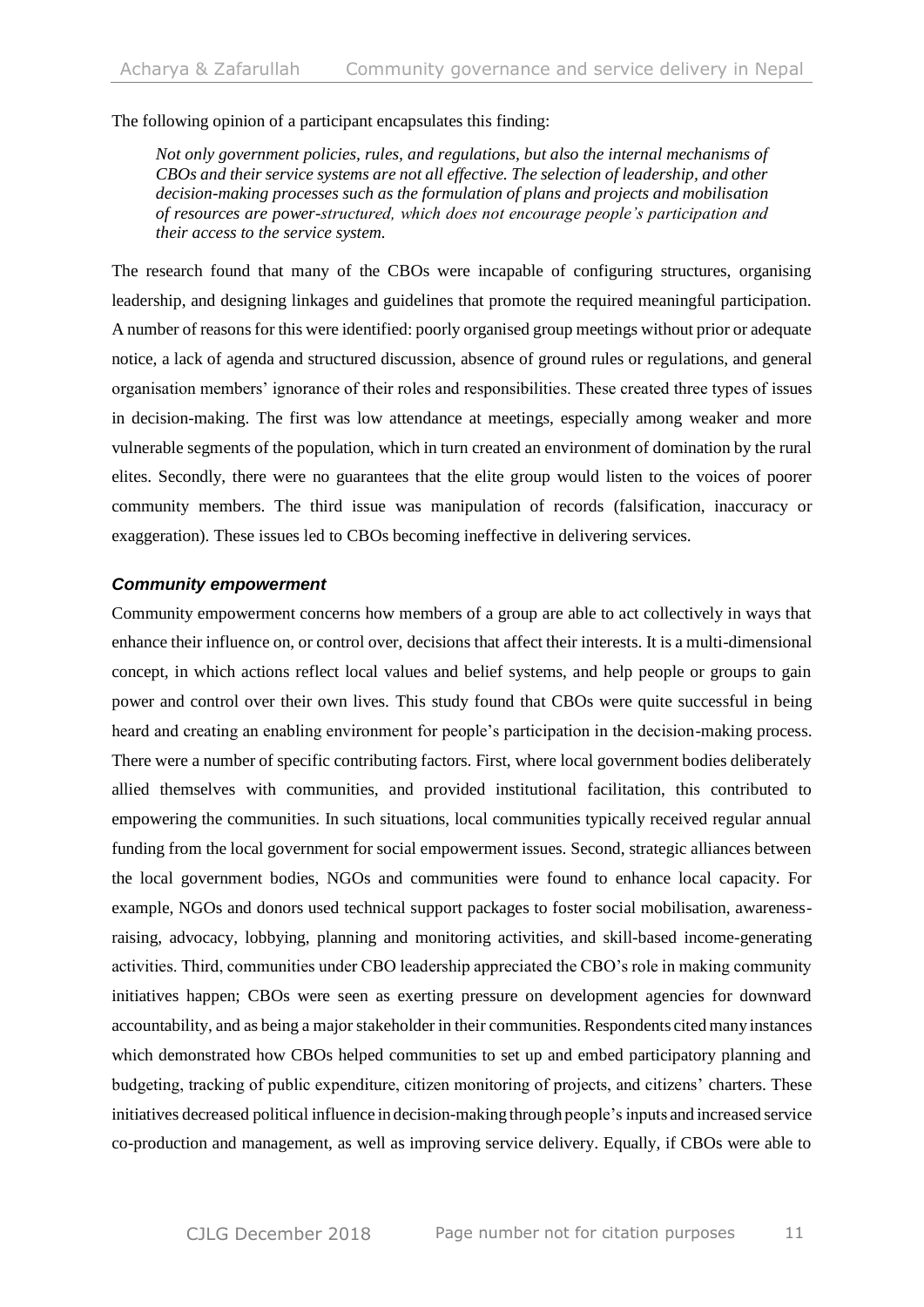boost economic empowerment this ensured community access to economic benefits including jobs, financial services, property and other productive assets, skills development and market information.

Most of the CBO groups studied were found to be relatively well organised. They had an annual programme of work, horizontal and vertical linkages and networking systems, an institutional vision and guidelines (including for monitoring and supervision), and a citizens' charter. They also publicised their programmes, resources, and decisions, held regular group meetings, ensured effective resource allocation and project implementation, and regularly audited and evaluated their activities. Finally, many communities were skilled at settling conflicts and disputes over resource allocation and mobilisation, and had developed negotiation and mediating skills; these skills enhanced citizens' power with political parties and local government. Nevertheless, CBOs were hampered by official systems which did not support them. Legal acts, regulations, policies and the ways these were enforced or implemented were not always inclusive in practice. These often failed to fully transfer power to the local level and also entrenched the centre's political interests in the name of decentralisation. Respondents stated that the complexities of these legal procedures actually strengthened the centralisation process and increased the influence of political and local elites within communities, rather than promoting community autonomy.

These realities led to three types of crisis of governance at the community level. First, many CBOs chose not to adopt governance indicators in their development initiatives as these would be nullified by influential political actors. Secondly, some CBOs became bogged down in delivering services. Thirdly, such problems created major obstacles to the CBOs carrying out their work. As one participant put it:

*Our past was very difficult; we did not have education, health, communication, and transportation facilities. Our generation has been living without hopes and aspiration of better livelihood. The lack of effective policies and their poor implementation by the government and their extended arms (state and non-state partners) are the causes of our insecure life.*

Historically, CBOs have not been always in a position to influence decision-making, and their contribution has rarely been formally acknowledged. For this and other reasons, local communities and their institutions were frequently powerless. This led many research participants to confirm that the present system provided benefits only to the rich and to elites, political leaders and service agencies; putting them in a controlling position and marginalising the community and its institutions.

#### *Community mobilisation*

This study found that CBOs did enable communities in the study area to serve as liaison agencies between their neighbourhoods and their local public institutions. They also encouraged 'watchdog' or accountability activities, such as public hearings. Examples of CBO community activities included: effective management of local forests, rural-based micro-finance, increased enrolment of primary- and secondary-level students, improved public access to primary healthcare, and improvements in the supply of agricultural and drinking water.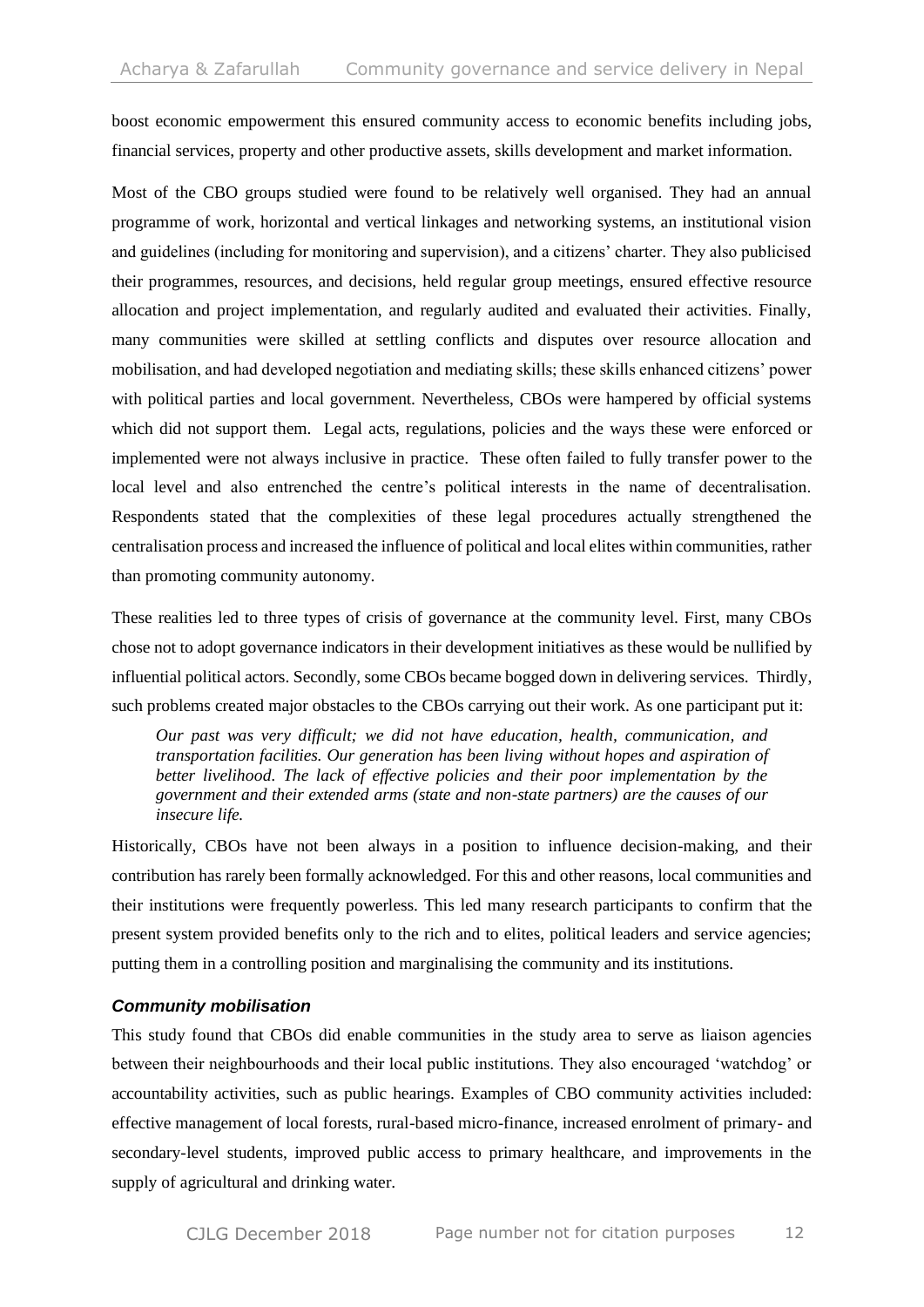A wide range of other empowering activities were cited. These related to service planning and delivery (prioritisation, monitoring and oversight); coordination and networking with service providers; combating harmful traditional beliefs (campaigns against the dowry system, untouchability, illiteracy, witchery, child marriage, domestic violence, and caste-and gender-based discrimination); increasing representation and participation among women and marginal community groups; boosting local democracy, for example by increasing the 'voice' of diverse groups; and involvement in choosing the leaders and management committees for local schools. Some of the inclusive activities specifically encouraged women, *tharus* minority ethnic groups, the marginalised *dalits* and other marginalised people to participate in group activities.

These achievements indicate that CBOs make a substantial contribution to community mobilisation. They have been playing a decisive role in enhancing sustainability, improving efficiency and effectiveness, empowering poor people, and strengthening inclusive governance. Their assistance in mobilising economic resources such as savings, government and non-government funding and community-owned assets (forests, land, quarry stone, sand and water) has not only enabled effective service delivery but also contributed to these services' long-term sustainability. For example, over time rural communities with CBOs have been able to collect a significant amount of money to invest in rural cooperatives that provide soft loans to other villagers. These processes not only promote indigenous skills, but also help communities reduce their dependency on external agencies.

However, many obstacles to robust community empowerment remain. Barriers identified by respondents included: poor awareness of governance systems and absence of best practice, poor social accountability, poorly managed public hearings, flawed social audits and citizen report cards, and elitebased power structures within the community. Further empirical findings from the study were apathy on the part of local people; frustration and dissatisfaction within communities; structural problems for CBOs, such as upward accountability; and dependence on government and donor agencies – which could be in conflict with community-owned indigenous practices, cooperation, collaboration and communitarian values. Some respondents felt that CBOs were themselves highly power-structured: more concerned with accessing resources and demonstrating upward accountability to their funding agencies than with ensuring inclusive leadership. For this reason, it was felt that they are, in general, highly influenced by political agendas and less focused on volunteerism and social movements against injustice. On the other hand, some respondents did feel CBOs were conscious of people's aspirations and, by their nature, less political. However, this politically-neutral stance was seen as leading to a lack of resources, meaning not only that CBOs were unable to meet public needs and demands, but also faced declining membership and increasing dysfunctionality. One participant's view is pertinent:

*We intend to utilise the CFUG's resources for community development, so that we can meet our basic needs and demands. [But] whenever a meeting is conducted, the chair and secretary show the demand lists such as granting resources for the salary of school*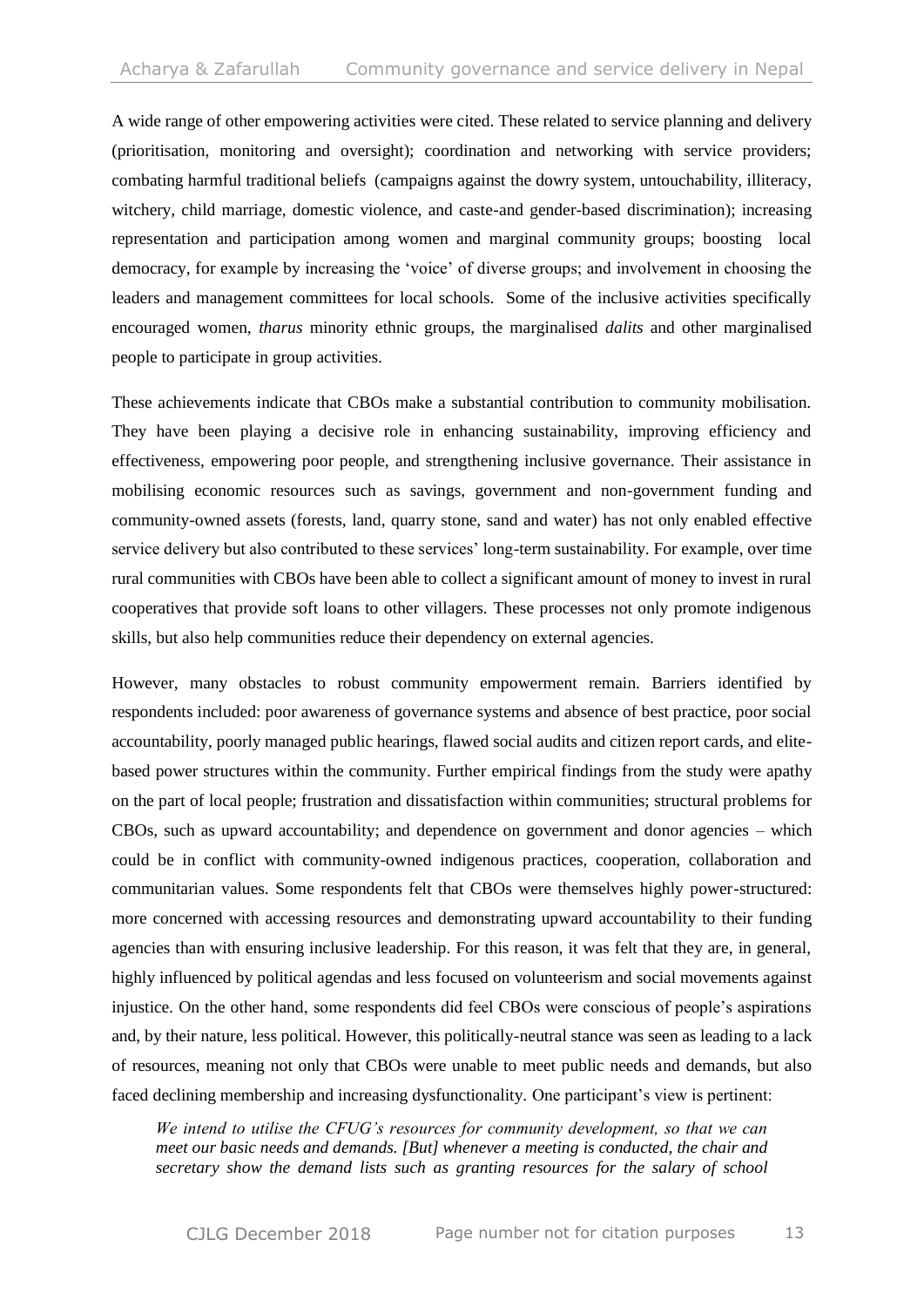*teachers, funding support to the local political parties, and presenting forest products to the district-level bureaucrats. If we opposed their agendas, they would create administrative and legal complexities and put us in a trap.* 

This shows people may be denied service opportunities, unless they go along with CBO activities which may not have been democratically decided. Such a forced approach inevitably provides only short-term results, leaving implemented projects/programmes either unsustainable or lacking public ownership. Similarly, there was a lack of joined-up thinking between different types of empowerment activities (economic, social and political). This type of flawed intervention favoured upward accountability and a supply-driven service system, increased outsiders' influence, minimised the role of local people, and misused resources.

#### *Strengthening local democracy*

Democracy is a value-laden concept, but is generally agreed to concern the rights of people to participate in decision-making processes. If fully implemented, it is a system where participation and representation of all sections of the population at all levels of decision-making is guaranteed. It promotes local diversity, creates a level playing field for political parties, and weakens vested interests. At the community level, democracy can contribute to developing community dialogue, maintaining a community calendar, communicating about policies and programmes, providing practical information on service delivery, capturing feedback and citizen input, organising local and neighbourhood associations, and organising campaigns and citizen initiatives.

This study found a clear value for local democracy at the community level. First, it was seen to weaken hierarchical power structures. Second, it supported the establishment of a power structure that put the community at the centre. Third, it helped increase the effectiveness of governance and hence accessible, equitable, and quality-driven services, as well as accountability, political skills and service integrity. Positive outcomes of this kind not only inspired community members to organise themselves, but also encouraged them to raise awareness in the community on issues such as social justice, civil rights, equal opportunity, fairness, and participation in educational, economic and institutional activities. However, the study found great variation in the degree to which local democracy was adopted by CBOs. Some appeared to practise democracy only if convenient to them. The main reasons for this were felt to be the feudal legacy in the CBO system, low levels of user awareness and access to democratic opportunities, bureaucratic and political reluctance to devolve power and authority, complex legal practices and policies, and political bias. Communities felt that CBOs were highly politicised, elitecaptured and, to some extent, derived their legitimacy from delegated authority rather than from their actual communities. In these groups, manipulation and influence were common phenomena that harmed communities economically and socially.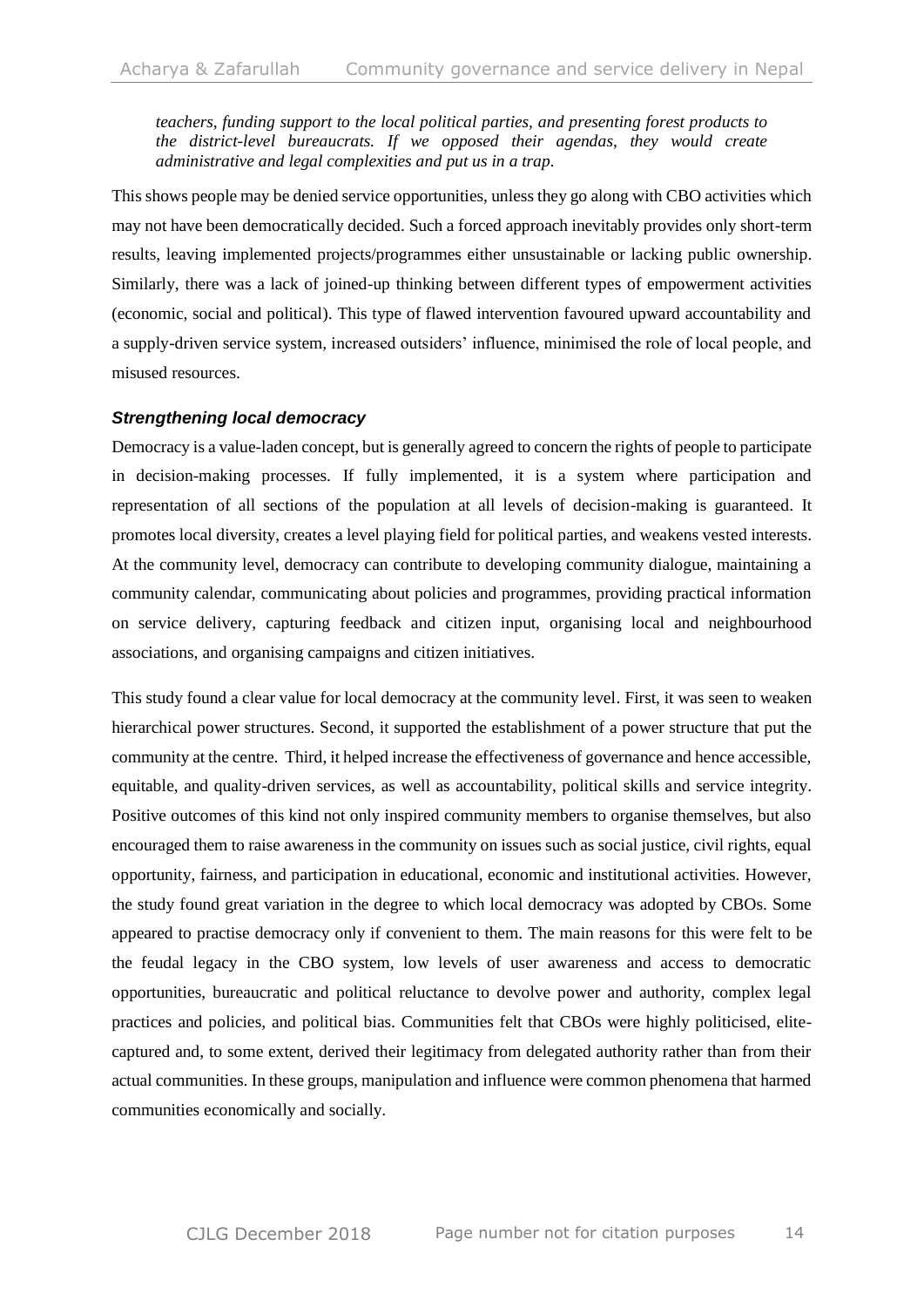The following observation is typical, showing how local people may be oppressed by the misuse of a majority-based democratic system:

*As original dwellers, we constituted the CFUG, formulated guidelines, demarcated fire lines, replanted and rehabilitated the barren land. However, we have become a minority now. After the migration from hill districts during the period of conflict, migrant numbers are higher than us. Now, they hold key positions on committees due to the majority-based democratic system and have formulated policies, rules and regulations according to their advantage. This has violated the CFUG's norms and rules.* 

Some of the reasons given as to why CBOs did not promote wider access were low educational status and awareness, patriarchal social structures, and family pressure. Many CBO members claimed they were denied access to leaders and opportunities to put their arguments. If they disagreed with the leadership, they would be discriminated against when it came to resource utilisation and allocation. This study also found evidence that most CBOs were being used as political vehicles for boosting leadership status, and as bargaining instruments. Generally, leaders reserved many opportunities for their own followers.

#### *Social capital development*

Social capital is a valuable output of trust and relationships. At the community level, social capital may be defined as association, trust and reciprocity between individuals and within communities that boosts community confidence, heightens community participation, enhances well-being, reduces malpractice, and promotes economic prosperity. Uphoff (1993, p. 619) states that *"CBOs are closer to the people, drive people's knowledge, assess the local situation, and create an environment to mould responsible people to work for their communities"*. This study's findings support this view, showing social capital resulting in positive relations within communities and functioning groups, and encouraging networkbuilding within the community that counters elite capture and breaks down rigid power structures. In this sense, greater transparency, more accountability and equal opportunities for participation in CBO activities create an environment of trust at the community level. This inspires people to provide voluntary services (physical or cash contributions) for community activities. For example, we find that that increasing public access to primary health services, improving school enrolment, and facilitating communication between people and their local government and sectoral agencies, generates strong cooperation between communities and CBOs.

More specifically, successful CBOs aimed at promoting strong capacity, a positive working culture and clear rules and regulations (*bidhan* and *karya nirdesika*), which fostered inclusive participation and responsible use and management of local resources. For example, the implementation of a pro-poor policy in service provision encouraged deprived *dalit* and *tharu* people to participate. Resourceful CBOs supported marginal communities to become involved in infrastructure development projects that affected them, such as drinking water schemes and culvert and road construction. They also provided scholarships to schoolchildren from marginal communities and encouraged people to organise themselves into groups. The formation of paralegal committees enabled many women's issues to be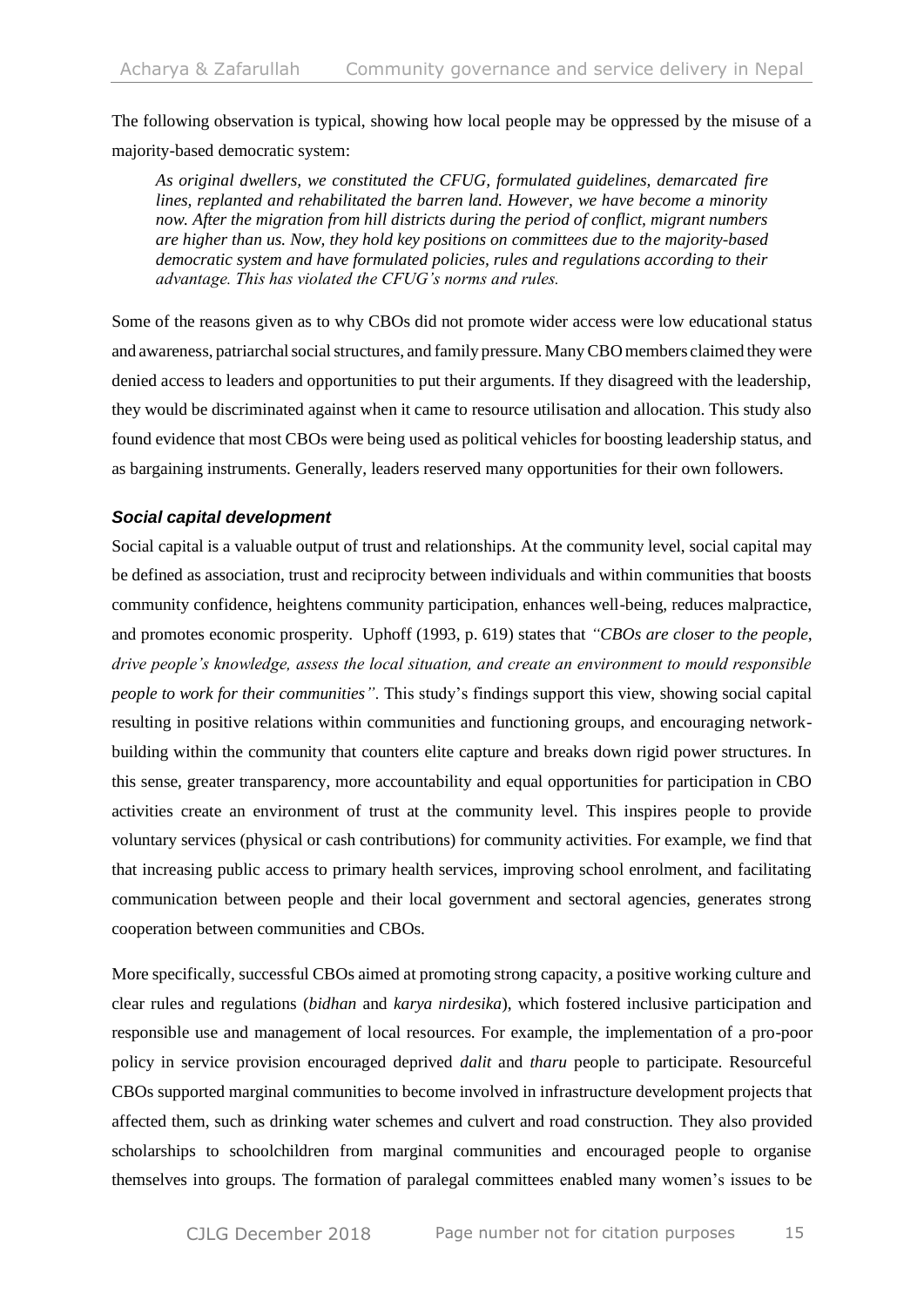settled at the village level. They also encouraged equal sharing of benefits, democratic decision-making and leader selection, and transparency. CBOs which acted this way, and honestly addressed issues, attracted strong social support. Thus it can be seen that creating social capital required investment and use of embedded resources in social relations.

A significant problem found by the present survey was that some groups are not formally constituted in law. As a result, government and non-government partners refuse to build formal partnerships with them. The evidence suggests that these CBOs had weak links with external organisations and were influenced by the traditional cultural practices of their communities and the patronage-based practices of the government. This culture led agencies to play the role of giver, and the people that of receiver.

On this issue, a participant expressed his dissatisfaction thus:

*In our experience, the present legitimisation process is nothing more than politics of decentralisation. This has influenced the local community to split and collapse social harmony in the community. Some groups (CFUGs legitimised by the prevailing law) have been enjoying local forest resources and others such as CDOGs, WDGs, and farmer and livestock groups, are lagging behind. This has created inter-group conflict in the community.*

Overall, many CBO groups found it hard to build social capital. Poorly planned services, lack of information on how benefits are shared out, non-users' participation in project user committees, and a general lack of transparency have led to public dissatisfaction with CBO activities. This has directly affected their ability to create social capital.

#### *Transparency and accountability*

Transparency may be defined as openness and an ongoing communication process to achieve public accountability in a timely and reliable way. This study found that transparency at the local level could be enhanced through the use of scorecards for public services and by supporting local independent media (radio, local newspapers), social audits and public hearings. These measures promoted steady improvements in accountability, both in the short and the long term. Within the study area, some CBO groups had established a social intelligence system for improving transparency and accountability, by monitoring community actions. Its work included accurate identification of the status and progress of activities, as well as any omissions and delays. Support for this system was growing, due to itsinteractive nature. Many people in the community put their trust in such organised community-based 'watchdog' groups because they felt they was more reliable and trustworthy, and were community-owned.

This respondent reported that community engagement had brought many improvements in the governance process, notably by monitoring group integrity, which reduced corruption and increased service effectiveness. The role of '*nagarik sarokar samiti*' (citizen concerned groups) was seen as successful in improving community-managed schools, drinking water schemes, and watershed conservation practices. Frequent monitoring, feedback, and solution-seeking enhanced CBO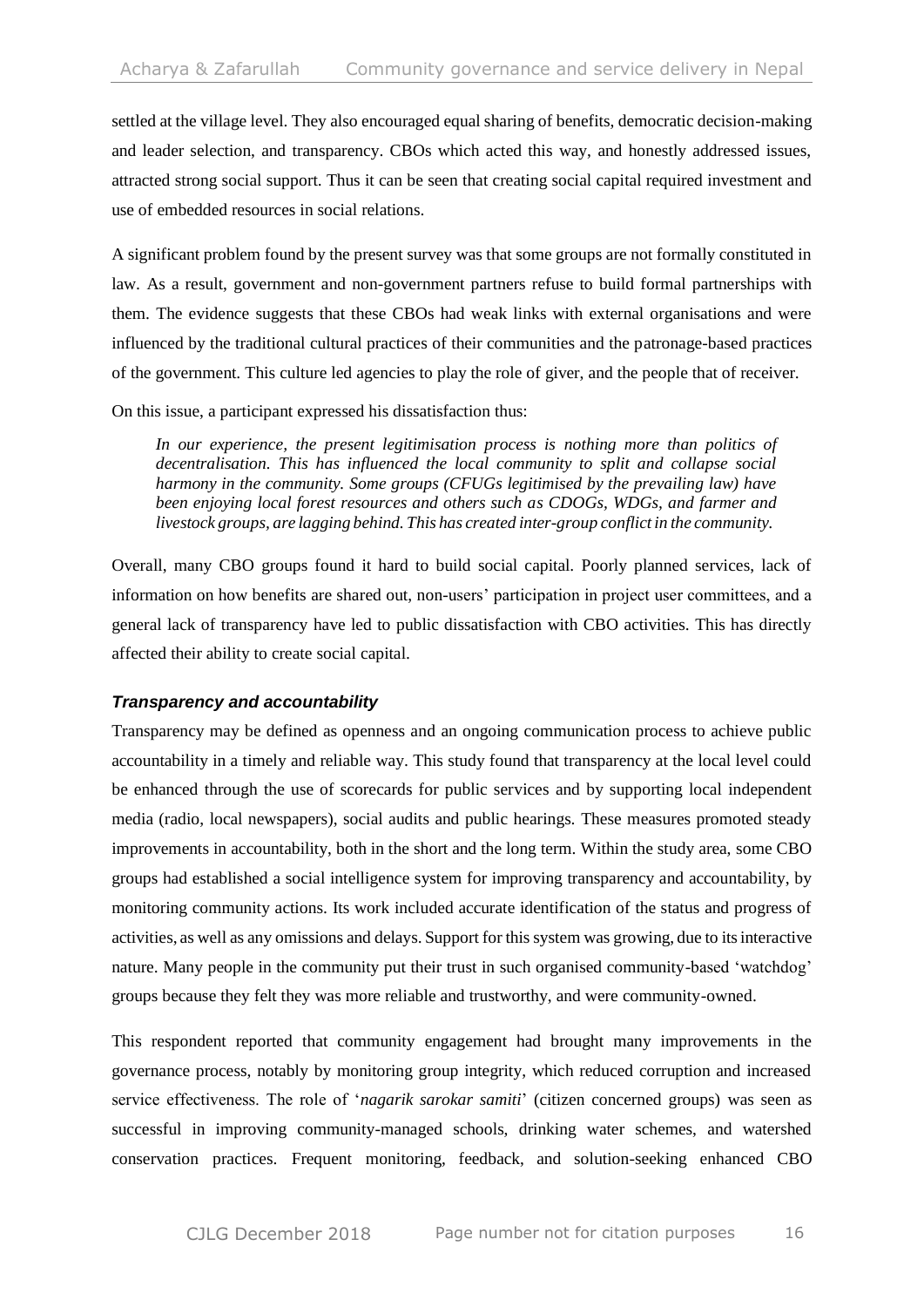performance making services more effective. Nevertheless, many CBOs were not sharing information or communicating with their members. The practice of regular assemblies was poorly implemented. Equally, there was a huge reluctance among CBOs to implement public and social audit programmes for their activities. All these findings indicate poor community governance. The following observation of a participant is pertinent:

*Almost all CBOs' leadership is highly influenced by nepotism, cronyism and favouritism. Their activities, resources, and benefits are mostly linked with the government, NGOs and donor agencies. In many activities, such as project selection, funding, and implementation, the community people are provided with no information. But when they need to show public involvement, they demand our participation. Because of the lack of downward accountability, we aren't ready to contribute.*

This finding suggests that CBO power tends to be concentrated in a few individuals, leading to weak community governance. People's main concerns were about participating in local-level decisionmaking, so they could formulate priority projects in areas such as roads, education, health services and access to drinking water and sanitation, agricultural extension, vocational skills training, and employment opportunities. However, their capacity to do so was limited by their lack of education, poverty, low political and social standing, geographical isolation and poor information.

## **Discussion: key factors influencing community governance and service delivery**

The findings outlined above indicate that service delivery and governance at the community level in Nepal is fairly weak and many CBOs are unaccountable and not always responsive to community needs. The problem is not so much a lack of political and bureaucratic initiatives; but rather the influence of excessive regulation, a lack of professionalism, the ineffective application of the rule of law, corruption, and the dominance of rural elites. These issues have deterred communities from actively engaging in governance matters, and despite considerable – albeit sporadic – efforts, many CBOs remain noncompliant with many of the norms and essentials of community governance.

We now discuss these issues with a focus on four themes: institutional mechanisms, socio-economic structures, power politics and interests, and capacity and resource constraints.

#### *Institutional mechanisms*

Many respondents expressed the view that service delivery had become politicised after democratisation, and CBO groups had become political vehicles. The accountability of some CBOs is inclined towards the elites, political leaders, bureaucrats and resourceful NGOs – making them not only citizenunfriendly, lethargic and unaccountable to their communities, but also unethical, inefficient, and manipulative of resources and services. There appears to be an institutional crisis at community level. Contact between community actors has been very limited. Some groups are affiliated to a particular development agency, which may be regarded as highly valuable by the leadership, but ordinary members of the group are denied opportunities. The actions of such 'special' agencies have dissuaded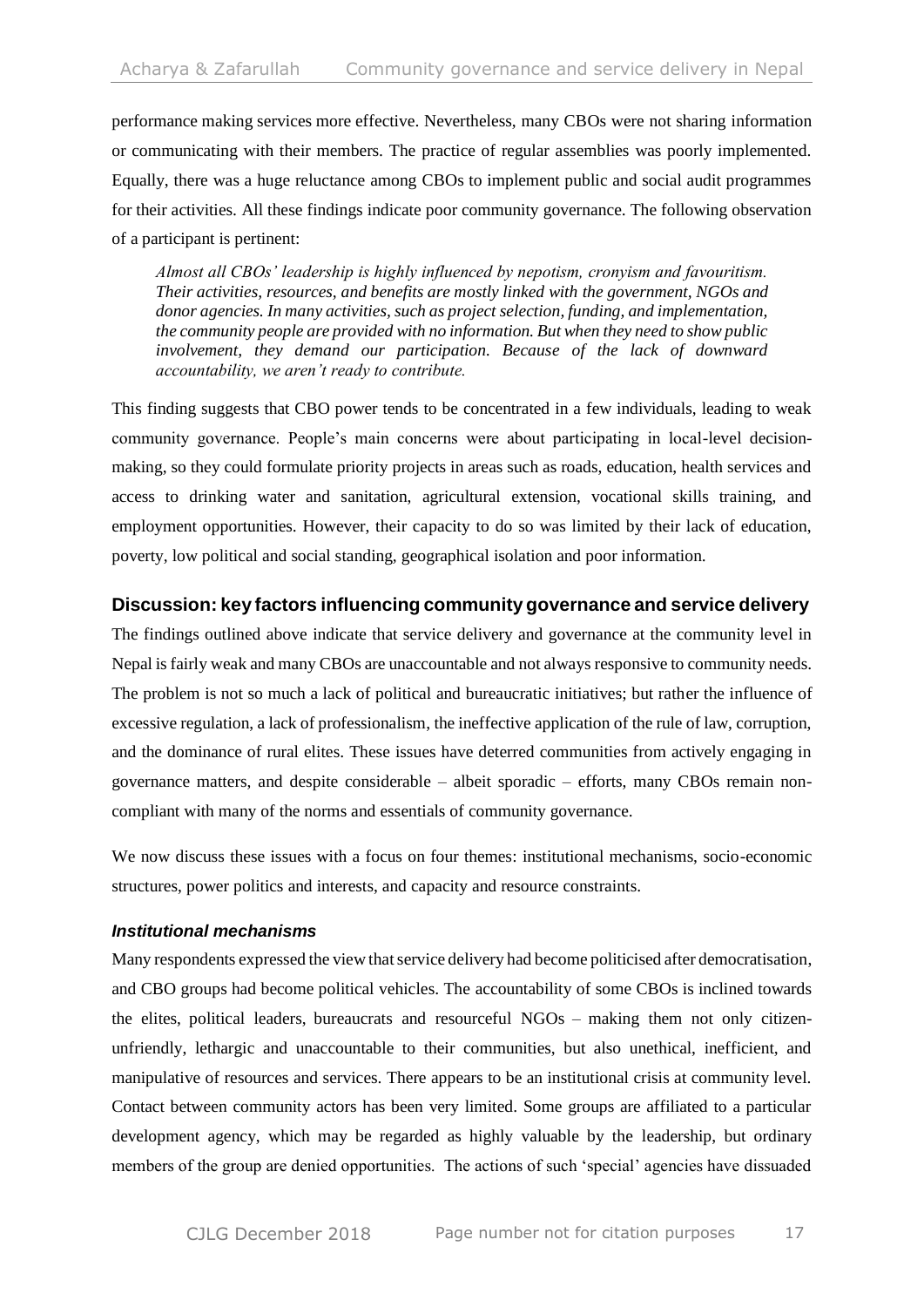communities from expanding their relationships with others for support. Indeed, competition and conflict between development agencies has implications for coordination and linkages at the grassroots. Likewise, there appear to be conflicts of interest between ordinary members and the leadership of CBOs which impair institutional efficiency at the community level. According to this study's findings, the conflicts arise over resource mobilisation and management, skills and knowledge development, leadership contests, and project selection and implementation. Many distortions and institutional deficiencies have emerged at the community level which, counter-productively, have actually increased the long-term dependency of communities on external agencies, and have threatened the sustainability of service delivery.

#### *Socio-economic structures*

Within this study, some participants complained that existing social and economic practices offered disproportionate opportunities to the rich and better-off sections of the population. The research found three distinct drivers of poor community governance in Nepal: patron–client relationships, structural legacies, and social and economic exclusion. CBOs' activities are decided by a social elite, the local power structure, resource politics and donors' wishes. These have not only created ambiguities but have also encouraged the elites to adversely affect service delivery managed by CBOs. Participants pointed out that group leadership is always in the hands of local elites, such as *zamindars* (landlords), who are oblivious to people's problems, careless about informing them of decisions they make, and discriminatory in distributing benefits.

Although the Nepalese Constitution mandates democracy for all citizens, in practice this right has remained largely confined to males and the so-called 'higher' castes in society. Many participants in the present study stated that democratic practice at the community level was not inclusive, citing several reasons. Firstly, some respondents felt local people themselves were not ready to participate, due to a lack of awareness or inadequate orientation. A second reason given was that political parties and development partners conspired to unfairly devalue less powerful groups within the community, especially women. Thirdly, it was noted that the way policy is formulated and reformulated in discussion with central authorities is very technocratic, mechanistic and over-formalised.

Fourthly, some respondents felt CBO groups lacked the necessary capabilities. If reforms were introduced, they invariably functioned in a 'trickle-down' manner, leading to a situation which created winners and losers at the community level. Women participants argued, for example, that there was hardly any space to discuss or prioritise social and financial activities, and also that discriminatory practices blocked their daughters from attending boarding schools. These grievances have fractured social cohesion. On a similar note, many participants declared that only people who already have voice, power and wealth can articulate the issues and convince development partners to serve their interests.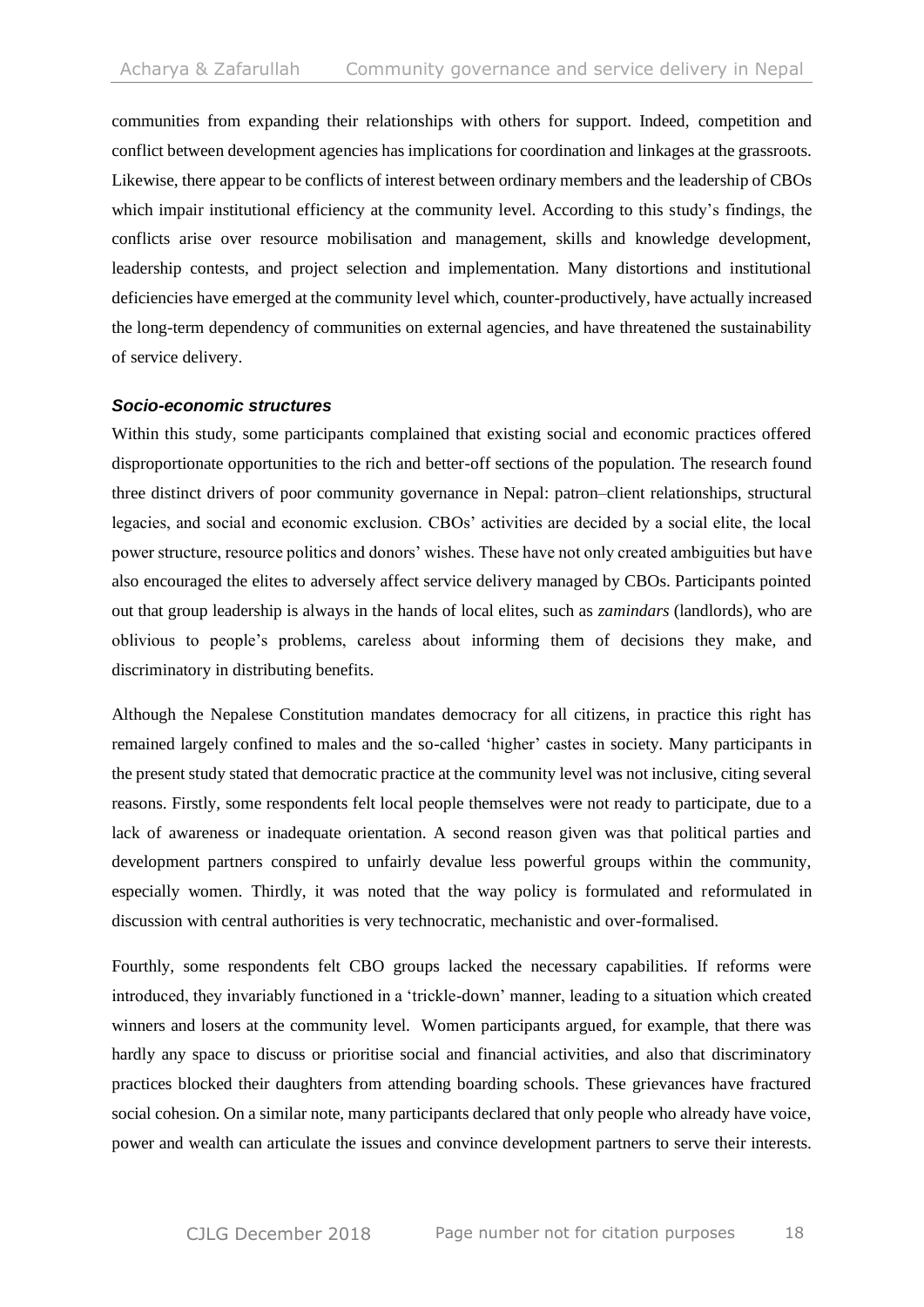This consequently excludes many communities, organisations and individuals from the communitybuilding system and overall governance process.

#### *Power politics and interests*

Participants did not have unreasonable expectations: they expressed modest hopes and simple dreams for a comfortable life. However, one-size-fits-all NGO and donor rules and 'top-down' governmental regulations have created undue hurdles for communities seeking to move from a community-owned indigenous system to a framework that supports modernisation and a market economy. This study's findings suggest, for example, that many preconditions set by development agencies are pointless and have resulted in the formation of parallel institutions that squeeze out community institutions in planning and implementation. This situation has hindered community members in organising themselves and actively identifying problems, planning and making decisions, and taking action to meet their objectives – with or without government or NGO support. Some participants, however, believed that service delivery is primarily the responsibility of the government, which should deliver services to the communities. Government organisations, however, maintain that some powers, functions and resources have been devolved to CBOs, but because the latter are not sufficiently motivated or interested, they do not carry out their roles effectively. To this, CBOs reply that whatever power has been devolved has been captured by local elites. For example, the low level of cooperation between CBOs and development agencies has been a key deterrent to establishing strategic alliances for undertaking service delivery.

In Nepal, there has been a serious absence of robust localised political authority in local government for several decades. This vacuum has led to a misuse and misallocation of development resources that has adversely affected community governance, democratic practice and leadership capability at the grassroots. To fill decision-making and implementation gaps at local level, CBOs are in theory regarded as the best institutional instrument. Yet, capacity and resource constraints, along with conflict between sectoral interests, have impaired their operational efficiency. As a stop-gap arrangement, the central government established an 'all-party' political mechanism to fill the vacuum and carry on service delivery and development projects in local authority areas but corruption and cronyism have not diminished. However, this mechanism serves a limited purpose as it remains unaccountable, has encouraged unprecedented corruption and indiscretion among local personnel, and has promoted favouritism and exclusion at the community level. The continued absence of elected leadership in local areas has endangered community governance in all its aspects.

#### *Capacity and resource constraints*

In the study area, many communities face difficulties in accessing education, healthcare, safe drinking water and other essential services. To address this, service organisations attempt to enhance the managerial and organisational capacities of local institutions. This study found that CBOs could not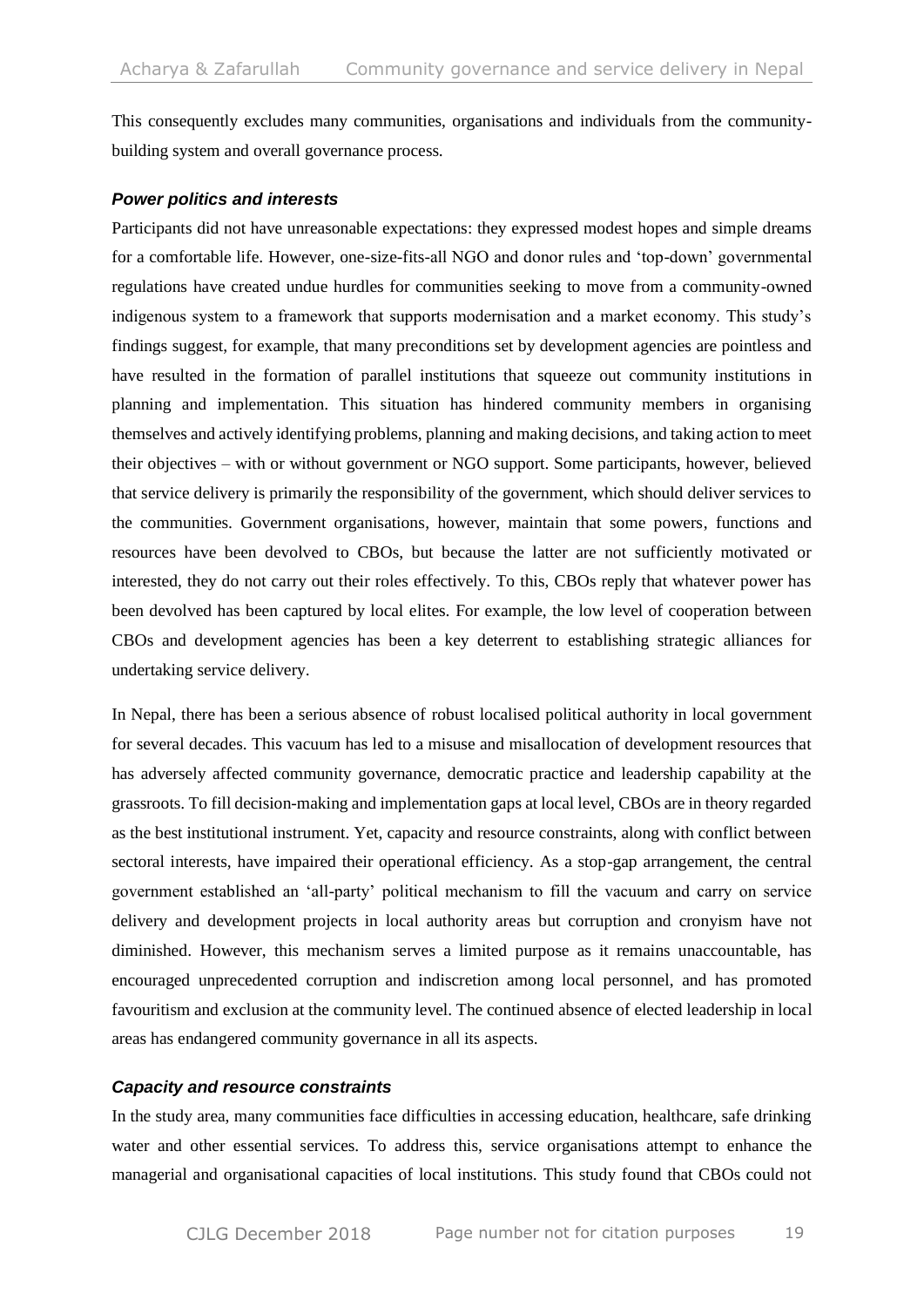maintain their integrity and efficiency in service delivery. For example, the annual volume of governmental grants for local development has been increasing, but capacity constraints and the power games of political parties have prevented local bodies from meeting community needs and efficiently managing resources. Nor are the communities themselves always able to identify their problems, absorb, manage and utilise their budgets, and achieve positive results. For example, there is ample evidence that the annual budget in most local government units is regularly frozen due to lack of CBO capacity to use funds properly or in a timely way.

The skills of CBOs in facilitating, interacting or communicating with their community and other actors have also been very weak. Several implications for the community are noticeable. First, there is increasing inequality in sharing benefits, which occurs because setting up CBO groups tends to take a very long time – years in some cases. In some cases, founder members receive more opportunities, leaving little for new members. Secondly, Nepal's Local Self-Governance Act (LSGA) 1999 mandates 33% women and 10% *dalit* and ethnic minority participation in decision-making. The annual budgets of local bodies and sectoral line agencies also provide for a 10% resource allocation each specifically for women and ethnic groups. However, these groups have struggled to claim their shares, owing to capacity limitation and lack of understanding of how to draw up and submit proposals. These resources tend to end up in the pockets of the elites. Thirdly, resources to implement rural infrastructure projects remain underutilised, due to lack of vision or confidence of the leadership. The outcome has been the capture of both the decision-making process and project management by local elites, ostensibly on behalf of local communities. Fourthly, most CBO leadership positions have been occupied by schoolteachers, ex-local government personnel, unemployed educated youth and rich landowners, who have not hesitated to grab the benefits meant for the poor or those who do not realise what they are entitled to. Among the CBOs studied, most also faced a scarcity of resources, which made them more dependent on either government organisations or non-state agencies, particularly donors and NGOs. These organisations and their officials generally take a paternalistic attitude, which disparages democracy and participation to a great extent. This study found evidence of their rejection of participatory decision-making and imposition of their preferences in service delivery management.

Community service delivery has typically been undertaken either by central governments, community organisations or private enterprises. However, this is insufficient, ineffective, and sporadic, because of the top-down approach of the central government and private sector organisations. However, multi-actor collaborations have to some extent offset CBOs' lack of incentives, inadequate funds, and absence of technical expertise, and partnerships between resource agencies and CBOs have in many cases brought about positive change and helped resolve many uncertainties.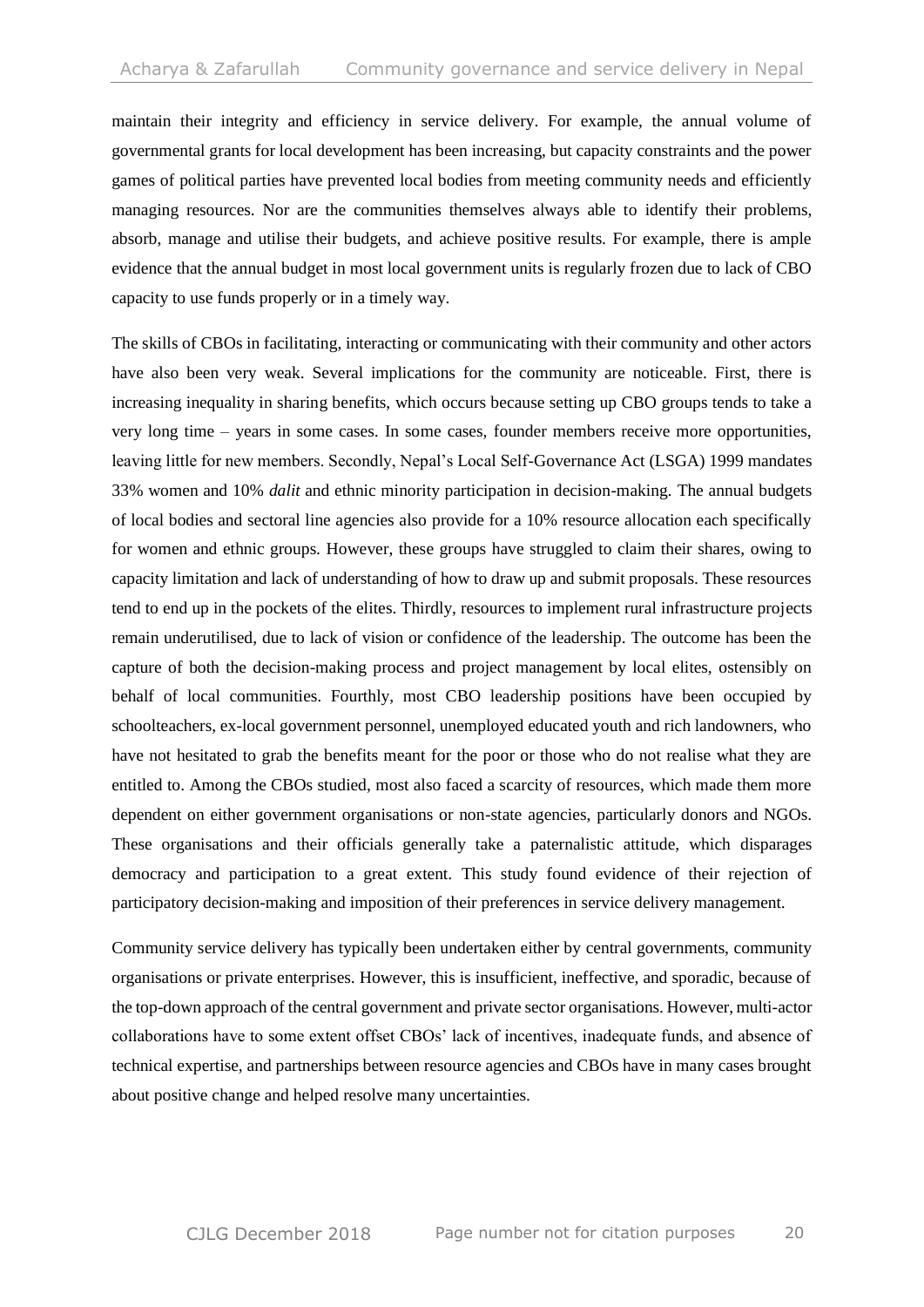## **Conclusions**

Community governance in Nepal has not only been involved in maintaining democratic practice and public access to the service delivery system, but also in empowering communities to ensure sustainable service delivery. Although many groups at the community level have been engaged in multi-layered matters, the trend shows that many micro and macro level factors are facilitating their passage from specific to polycentric issues. This study found some negative intercorrelations between the six variables indicating structural problems faced by CBOs; these variables were upward accountability, inordinate dependency on others (notably local elites, government and donor agencies), institutional crisis, socio-economic hierarchical rigidity in communities, resource misuse, and service delivery manipulation. These problems were found to hamper the effectiveness of community governance in many ways although there have been many efforts to allay them. In many instances, a lack of awareness and inadequate orientation discourage communities from participating in community affairs. Development partners often act unfairly where community matters are concerned and policy formulation and refinement is overly technocratic, mechanistic and formalised. Moreover, CBOs often have limited capability and political motivations often mean that leaders prioritise individual interests or hidden agendas over wider community needs.

As long ago as 1990, the Nepalese government transformed local government institutions into development coordination mechanisms at the intermediate and grassroots level. However, the evidence from the present study indicates that CBOs are directly influenced by many external factors such as institutional policies, socio-economic structures, power politics and interests, and capacity and resource constraints that dent social capital building. These pressures complicate their decision-making and have the potential to make them less capable and more disorganised – with a knock-on negative effect for service delivery.

#### **Declaration of conflicting interest**

The authors have declared no potential conflicts of interest with respect to the research, authorship, and/or publication of this article.

## **Funding**

The authors received no financial support for the research, authorship, and/or publication of this article.

#### **References**

Acharya, K.K. (2016) Impaired governance limiting communities access to service delivery system in Nepal. *Himalayan Journal of Sociology and Anthropology*, 7, 40–74.

Arrossi, S., Bombarolo, F., Hardoy, J.E., Mitlin, D., Coscio, L.P. and Satterthwaite, D. (1994) *Funding community initiatives: The role of NGOs and other intermediary institutions in supporting low income groups and their community organizations in improving housing and living conditions in the third world*. London: Earthscan.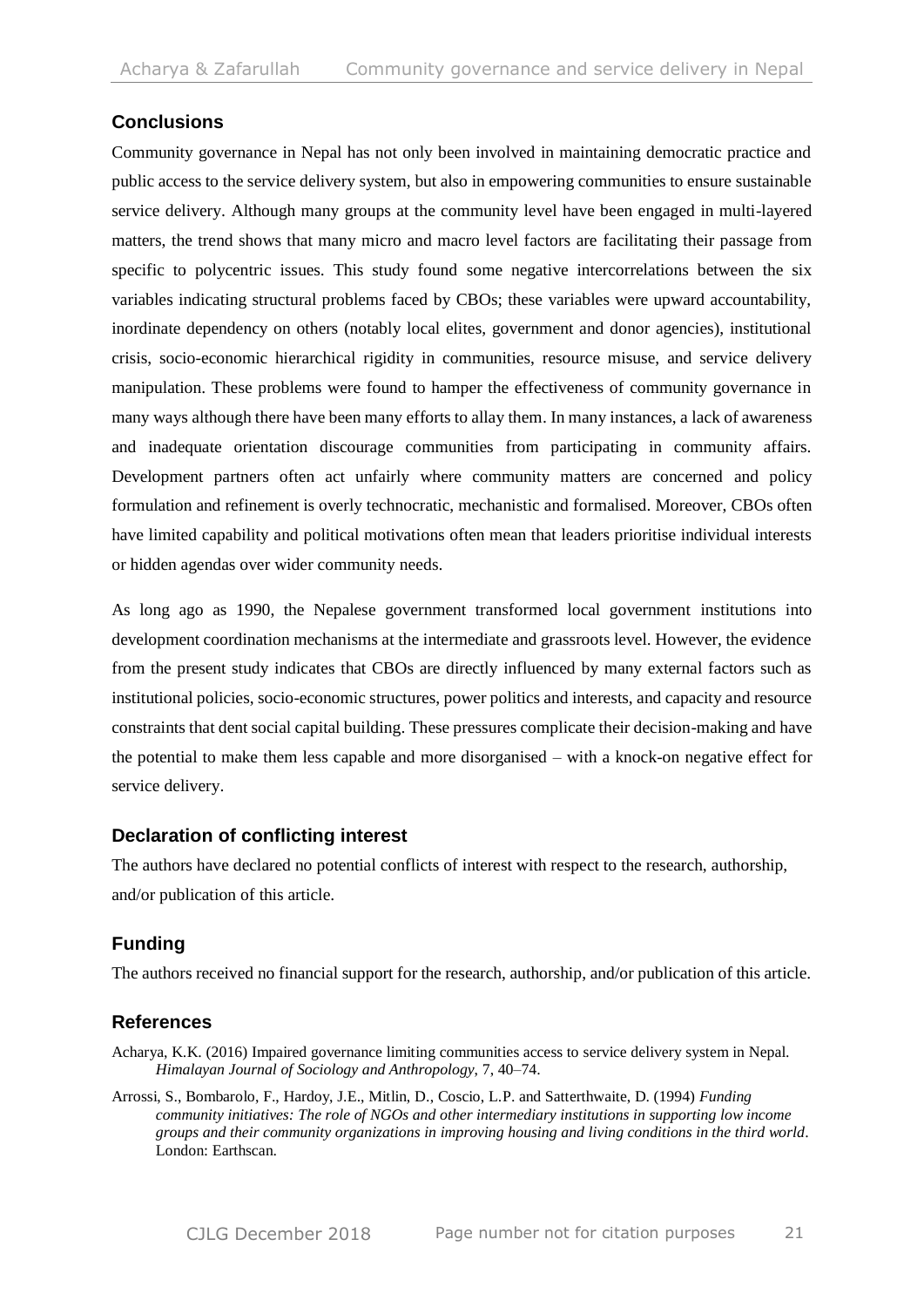- Banner, G. (2002) Community governance and the new central–local relationship. *International Social Science Journal*, 54, 217–231. https://doi.org/10.1111/1468-2451.00373
- Bardhan, P. and Mookherjee, D. (2005) Decentralizing antipoverty program delivery in developing countries. *Journal of Public Economics*, 89 (4), 675–704. https://doi.org/10.1016/j.jpubeco.2003.01.001
- Bennett, L. (2005) *Gender, caste and ethnic exclusion in Nepal: Following the policy process from analysis to action*. Paper presented at Arusha Conference 'New Frontiers of Social Policy' (December 12–15), World Bank.
- Bernt, M. and Colini, L. (2013) *Exclusion, marginalization and peripheralization conceptual concerns in the study of urban inequalities*. IRS Working paper No 49. Erkner, Germany: Leibniz Institute for Regional Development and Structural Planning.
- Bhattachan, K.B. (2002) *Expected model & process of inclusive democracy in Nepal.* Paper presented in an international seminar on The Agenda of Transformation: Inclusion in Nepali democracy. Kathmandu, Nepal. Available at: https://www.nepalresearch.com/publications/bhattachan\_inclusive\_democracy.pdf
- Bhattacharya, A.K. and Basnyat, B. (2005) Decentralisation and community forestry programmes in Nepal: Issues and challenges. *International Forestry Review*, 7 (2005), 147–155. https://doi.org/10.1505/ifor.2005.7.2.147
- Bowles, S. and Gintis, H. (2002) Social capital and community governance. *The Economic Journal*, 112 (483), 419–436. https://doi.org/10.1111/1468-0297.00077
- Chambers, R. (1995) Poverty and livelihoods: Whose reality counts? *Environment and Urbanization*, 7 (1), 173–204. https://doi.org/10.1177/095624789500700106
- Cheshire, L. (2000) Contemporary strategies for rural community development in Australia: A governmentality perspective. *Journal of Rural Studies*, 16 (2), 203–215. https://doi.org/10.1016/s0743-0167(99)00054-6
- Clarke, M. and Stewart, J. (1998) *Community governance, community leadership and the new local government.*  York: Joseph Rowntree Foundation.
- Commins, S. (2007) *Community participation in service delivery and accountability*. UCLA, Los Angeles Governance and Social Development Resource Centre. Available at: https://gsdrc.org/documentlibrary/community-participation-in-service-delivery-and-accountability/ [Accessed 11 June 2017].
- Connelly, S. (2011) Constructing legitimacy in the new community governance. *Urban Studies*, 48 (5), 929– 946. https://doi.org/10.1177/0042098010366744
- Dahal, D.R. (2004) New social movements in Nepal. *The Organization*, (June-July), 1–14.
- Dahal, D.R. (2010) *Reflection on leviathan: State and governance in Nepal.* (Vol. 58). Universitätsbibliothek der Universität Heidelberg.
- Dean, H. and Platt, L. (eds.) (2016) *Social advantage and disadvantage*. Oxford: Oxford University Press.
- de Haan, A. (2011) *Rescuing exclusion from the poverty debate: Group disparities and social transformation in India.* (Working Paper No. 517). The Hague: International Institute of Social Studies.
- Dewett, T. and Jones, G.R. (2001) The role of information technology in the organization: A review, model, and assessment. *Journal of Management,* 27 (3), 313–346. https://doi.org/10.1016/s0149-2063(01)00094-0
- Edmunds, D. and Wollenberg, E. (2001) Historical perspectives on forest policy change in Asia. *Environmental History,* 6 (2), 190–212. https://doi.org/10.1093/envhis/6.2.190
- Epstein, P.D., Coates, P.M., Wray, L.D. and Swain, D. (2006) *Results that matter: Improving communities by engaging citizens, measuring performance, and getting things done.* San Francisco: Jossey-Bass.
- Escobar, A. (1988) Power and visibility: Development and the invention and management of the Third World. *Cultural Anthropology*, 3 (4), 428–443. https://doi.org/10.1525/can.1988.3.4.02a00060
- Freund, C. and Jaud, M. (2013) On the determinants of democratic transitions. *Middle East Development Journal*, 5, 1–30. https://doi.org/10.1142/s1793812013500053
- Gauli, K. and Hauser, M. (2009) Pro-poor commercial management of non-timber forest products in Nepal's community forest user groups: Factors for successes. *Mountain Research and Development*, 29 (4), 298– 307. https://doi.org/10.1659/mrd.00051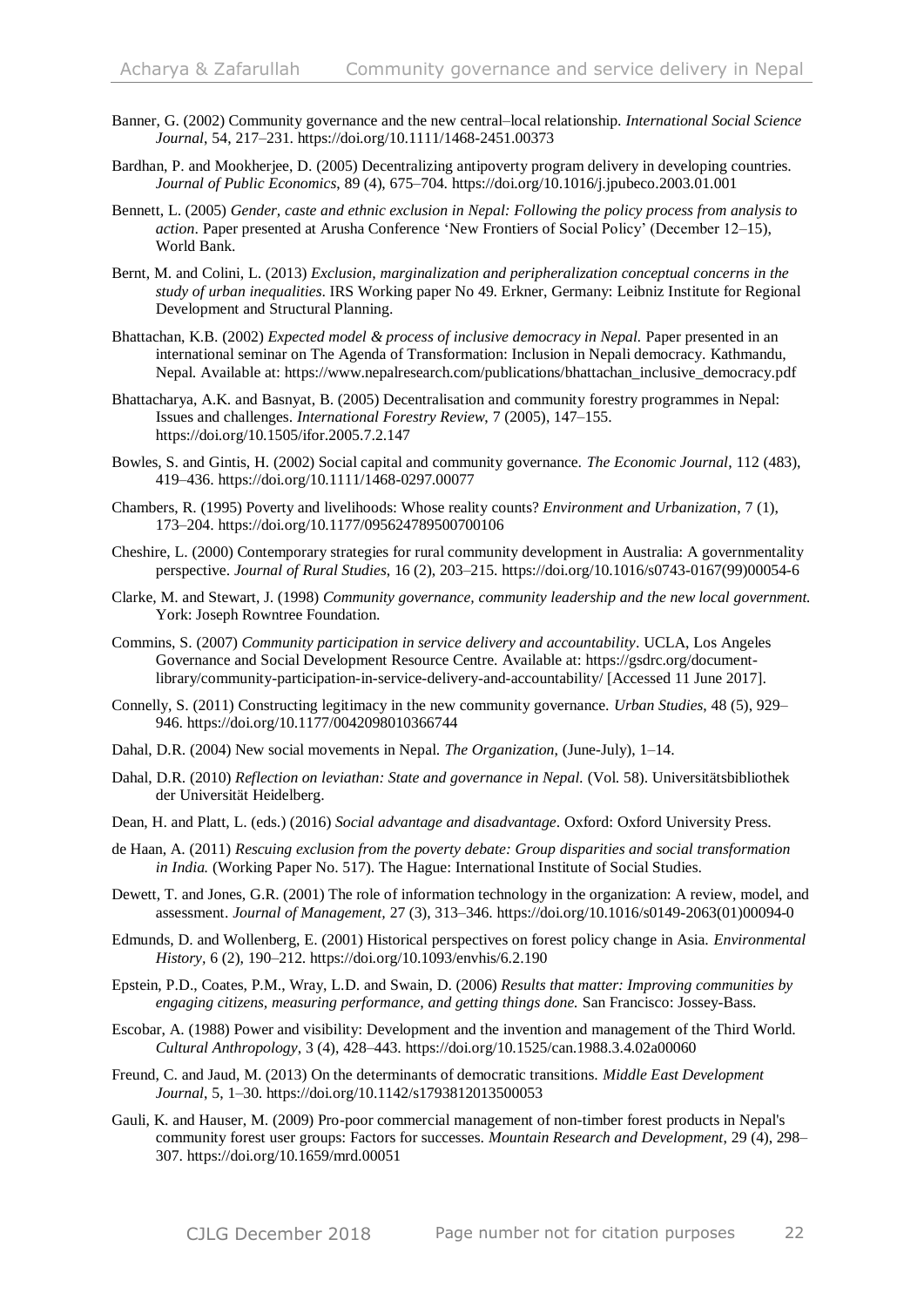- Gaventa, J. (2004) Strengthening participatory approaches to local governance: Learning the lessons from abroad. *National Civic Review*, 93 (4), 16–27. https://doi.org/10.1002/ncr.67
- Gaynor, N. (2011) In-active citizenship and the depoliticization of community development in Ireland. *Community Development Journal*, 46 (1), 27–41. https://doi.org/10.1093/cdj/bsp038
- Grindle, M.S. (2007) Good enough governance revisited. *Development Policy Review*, 25 (5), 533–574. https://doi.org/10.1111/j.1467-7679.2007.00385.x
- Hulme, D. and Shepherd, A. (2003) Conceptualizing chronic poverty. *World Development*, 31 (3), 403–423. https://doi.org/10.1016/s0305-750x(02)00222-x
- Huntington, S. (1991) *The third wave: Democratization in the late twentieth century*. University of Oklahoma Press.
- Illing, C. and Gibson, J. (2007) Rural water service provision by municipalities and CBOs: Performance milestones and KPIs. *Water SA*, 30 (5), 549–554. https://doi.org/10.4314/wsa.v30i5.5110
- Johnson, C. (2001) Local democracy, democratic decentralisation and rural development: Theories, challenges and options for policy. *Development Policy Review*, 19 (4), 521–532. https://doi.org/10.1111/1467- 7679.00149
- Kamruzzaman, P. (ed.) (2018) *Civil society in the Global South*. London: Routledge.
- Khanal, R. (2006) *Local governance in Nepal: Democracy at grassroots*. Lalitpur: Smriti Books.
- Lee, S. and McBride, S. (2007) *Neo-liberalism, state power and global governance.* New York: Springer.
- Lewis, D. and Kanji, N. (2009) *Non-governmental organizations and development*. New York: Taylor & Francis.
- Mahanty, S., Guernier, J. and Yasmi, Y. (2009) A fair share? Sharing the benefits and costs of collaborative forest management. *International Forestry Review*, 11 (2), 268–280. https://doi.org/10.1505/ifor.11.2.268
- Malla, Y. (2001) Changing policies and the persistence of patron-client relations in Nepal: Stakeholders' responses to changes in forest policies. *Environmental History*, 6 (2), 287–307. https://doi.org/10.2307/3985088
- Marsden, T. and Murdoch, J. (1998) The shifting nature of rural governance and community participation. *Journal of Rural Studies*, 14 (1), 1–4.
- Marwell, G. and Ames, R.E. (1979) Experiments on the provision of public goods. Resources, interest, group size, and the free-rider problem. *American Journal of Sociology*, 84 (6), 1335–1360. https://doi.org/10.1086/226937
- McCluskey, M., Stein, S.E., Boyle, M.P. and McLeod, D.M. (2009) Community structure and social protest: Influences on newspaper coverage. *Mass Communication and Society*, 12 (3), 353–371. https://doi.org/10.1080/15205430802478685
- Newman, J. (2001) *Modernizing governance: New labour, policy and society.* London: Sage.
- Nsubuga, J.K. and Olum, Y. (2009) Local governance and local democracy in Uganda. *Commonwealth Journal of Local Governance*, 2, 26–43.
- Ojha, H.R., Cameron, J., and Kumar, C. (2009) Deliberation or symbolic violence? The governance of community forestry in Nepal. *Forest Policy and Economics*, 11, 365–374. https://doi.org/10.1016/j.forpol.2008.11.003
- Oliver, C. (1997) Sustainable competitive advantage: Combining institutional and resource-based views. *Strategic Management Journal*, 18 (9), 697–713. https://doi.org/10.1002/(sici)1097- 0266(199710)18:9%3C697::aid-smj909%3E3.0.co;2-c
- Opare, S. (2007) Strengthening community-based organizations for the challenges of rural development. *Community Development Journal*, 42 (2), 251–264. https://doi.org/10.1093/cdj/bsl002
- Ostrom, E., Schroeder, L. and Wynne, S. (1993) *Institutional incentives and sustainable development: Infrastructure policies in perspective.* Boulder: Westview Press.
- O'Toole, K. (2006) Community governance in rural Victoria: Rethinking grassroots democracy? *Rural Society*, 16 (3), 303–319. https://doi.org/10.5172/rsj.351.16.3.303